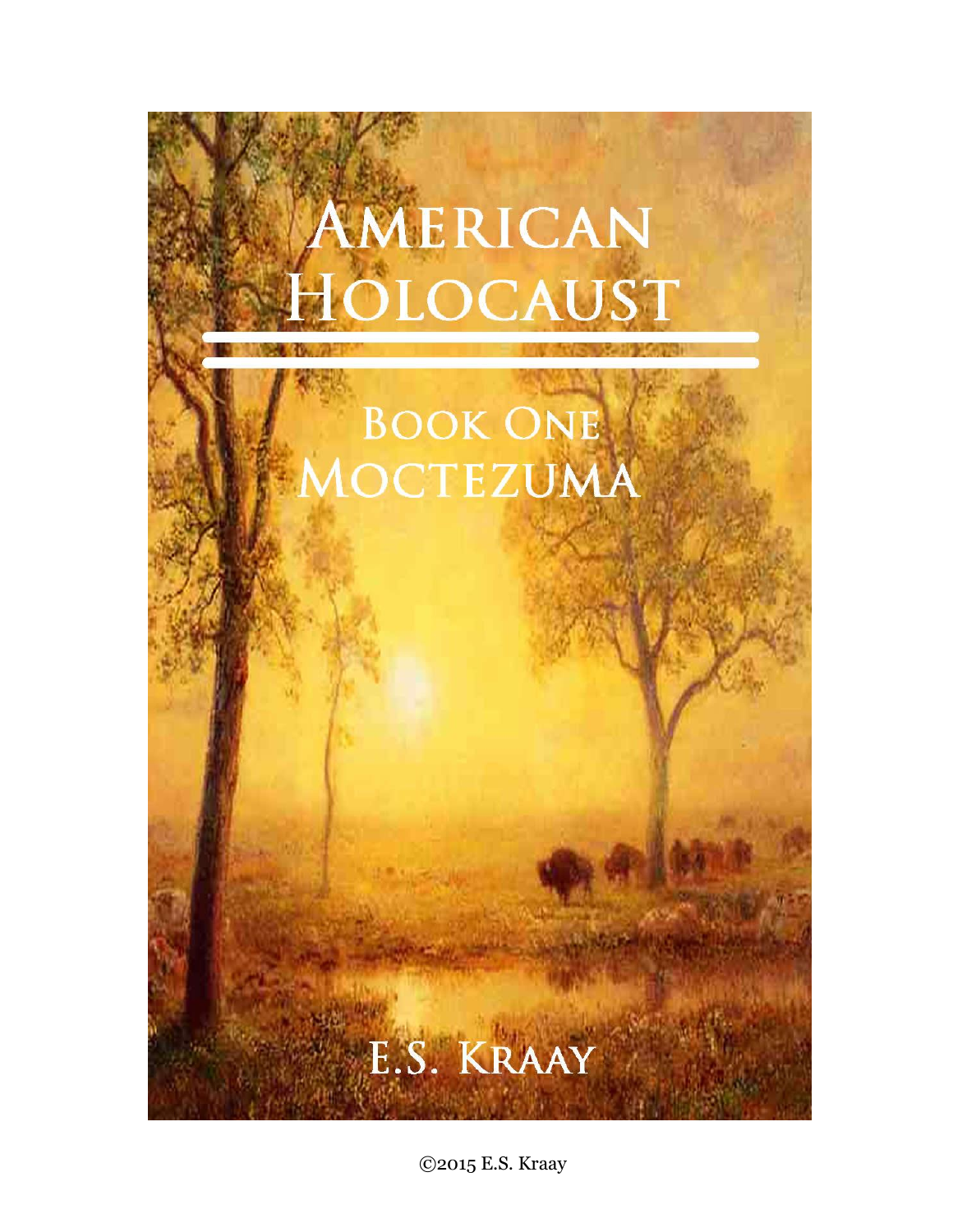American Holocaust By E.S. Kraay

## Prologue, 2015

The men who once lived free like us called it *Wipazuka waste Wi*, 'the moon of the good berries' because the small red berries that cover the ground when the moon is full are fresh and tasty. Some say it is the strawberry moon. The season of the fruit is short. They are sweet, the berries are, and when they ripen, the ground is as red as the blood of my brothers. We once covered the land like the great salt water that no one has seen for so long that many doubt it ever existed. Still, when the moon of the good berries is full in the night sky on those days when the sun is highest, we come together and tell the stories of those who came before us to keep them alive. To forget our brothers, and the bronze-skinned men who lived with them, is to dishonor them, and that is not a good thing.

I am called Runs Swift because when I was a young bull, I could run faster than the others. I am old now and not so fast, but my brothers honor me by not changing my name. We were once more numerous than the stars that fill the heavens, and their number is beyond reckoning. Now we are few, and that is why remembering is so important. If we forget, we will vanish like the dry leaves in autumn, stripped from the trees by the cold north wind that blows hard one day and is gone the next. The trees, however, remember and the leaves return with 'the moon when streams are open.' We learn from the trees and every living thing the Creator sends, leading us to knowledge. We will not forget, so we gather on these special days when 'the moon of the good berries' is full and the days are long. We tell the stories and we remember.

Golden light fades as the sun falls behind the mountains. The moon watches her from his perch in the sky and sends his own light, gray and dim, but enough to cast shadows that move slowly toward me from the edge of the forest. For the next three days, I am the center of the earth for my brothers. No one sleeps. No one eats. Each listens and remembers.

"*Grandfather Runs Swift*," the voice of a yearling calls from behind me. "*It is I, Listens Well. I come to ask a favor of you.*"

"*Tell me what you want, young one.*" I laugh inwardly knowing that Listens Well had to muster great courage to approach me, the eldest of the herd with the intention to speak rather than listen!

"*I have seen all thirteen moons twice. I learn quickly. My father has told me the stories many times. I know them all. You are wise, Runs Swift, and you are old, but I think you were wise before you were old!*"

Despite his youth, Listens Well speaks with confidence, and he does not speak without thinking. That is good. "*Perhaps I was*," I mumble as the mass of gray shadows moves closer. "*And what is the favor you wish of me. The others will be here soon.*"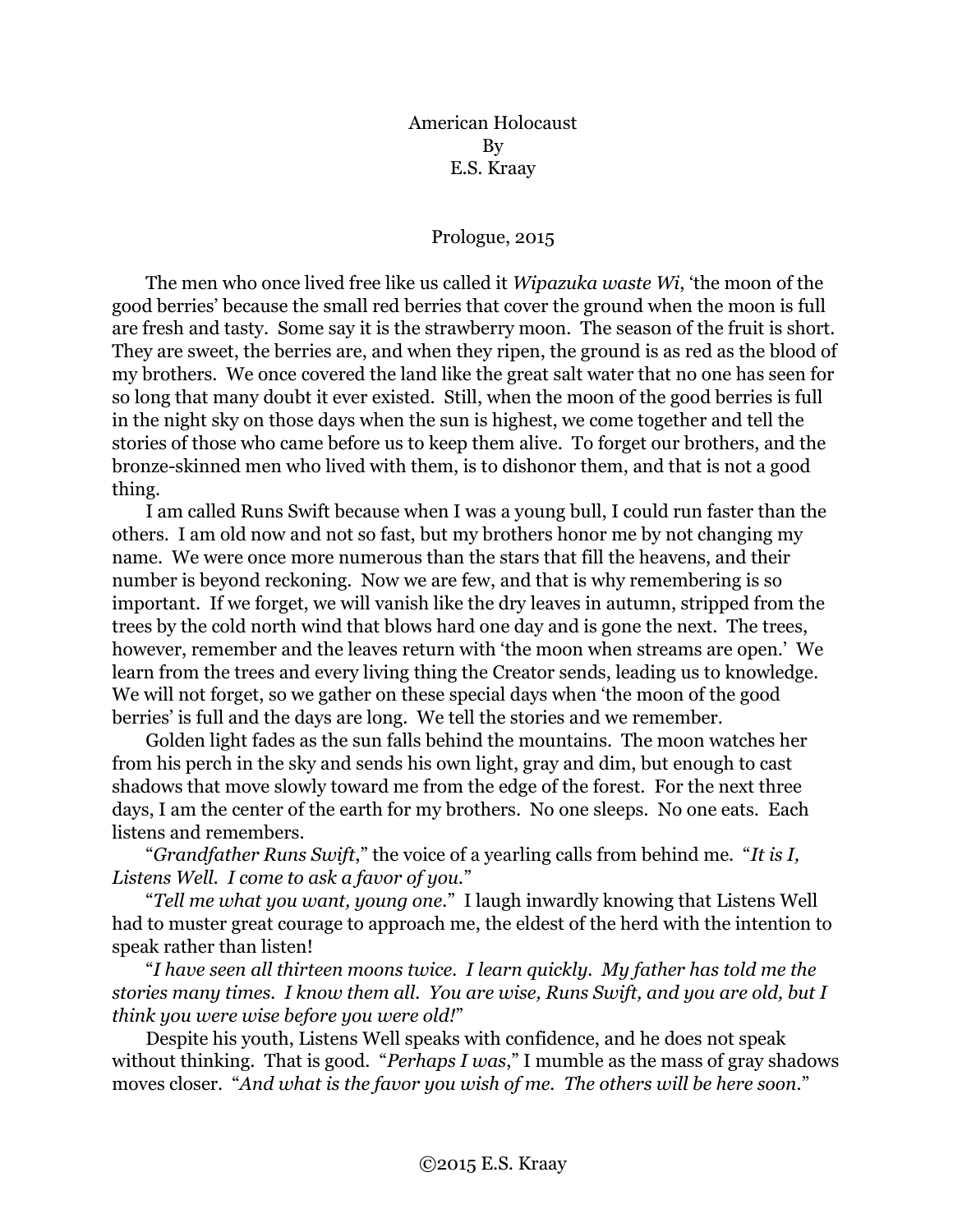He pays no attention to the approaching herd. "*I want to be the storyteller when you are gone, Runs Swift. That is what I want, to remember the stories I have learned from you through my father and to tell them to my brothers when you are gone.*" He falls to his knees and lowers his head. He is so young. He has no horns, yet there is a passion about him that draws my interest. I like him.

"*Rise, Listens Well. I hope that this will not be the final time I tell the stories, but the future, we are not meant to see. As a calf, you were not allowed at the assembly. A yearling now, this will be your first hearing. Listen well. Three sunrises from now, when it is time for the final story, I will invite you to do the telling.*"

He is pleased. "*That will be enough, Runs Swift. You have given me the chance to do what I want to do, and to prove to you that I can do it well.*"

The herd is here and encircles me. The yearling steps back and becomes lost among the mighty bulls pressing forward to hear what all yearn to hear whenever the moon of the good berries is full on the day the sun lingers longest in the sky.

Once, the telling was only for the bulls, but over time, the storytellers invited the young adults, the spike-horns. Now, I invite the yearlings. Wisdom is not meant only for those with many years. The cows and the calves are not allowed. They must stay in the forest for the three days that I stand to tell the stories. This is a bad rule, and I strike it down.

"*Brothers*," I begin, "*it is time for the telling. It is time to bring the stories back to life. In this way, the memory of our ancestors will never perish despite what the men with white skin tried to do long ago. Today, the men with white skin helps us. Word comes from the four winds that our number grows. How many we are, I do not know, but we of this herd are pure and the men with white skin let it be so and do not attempt to change us as they have the others.*

"*Two decisions I have reached. The first I declare now, the second in three days. Hear what I say. From this day forward, all shall gather as a family. The telling is no longer for the bulls and their sons, but for their mates and their daughters, too. If any object, speak now for we will never return to the old way of exclusion. There is no reason for it.*"

My decision is met with bobbing heads and grunts of approval. I would have expected nothing else.

"*Listens Well*," I call out. "*Go to the forest and bring your mothers and sisters. Give them the good news that the telling is meant for all to hear. Go now.*" The yearling races toward the trees. His high-pitched grunt sounds almost like the squeal of a young calf. He is excited to be the bearer of the good news.

The mothers and grandmothers, the daughters and sisters come, as if they are not sure that I have indeed invited them to the telling. I wait in silence until the last one, a feeble calf not one year, joins her mother on the edge of the circle. The calf is called Three Legs because she was born with only one front leg. I have come to know that what matters most to a leader is not how he treats the bravest and strongest, but how he treats the weakest, so I have waited patiently for her.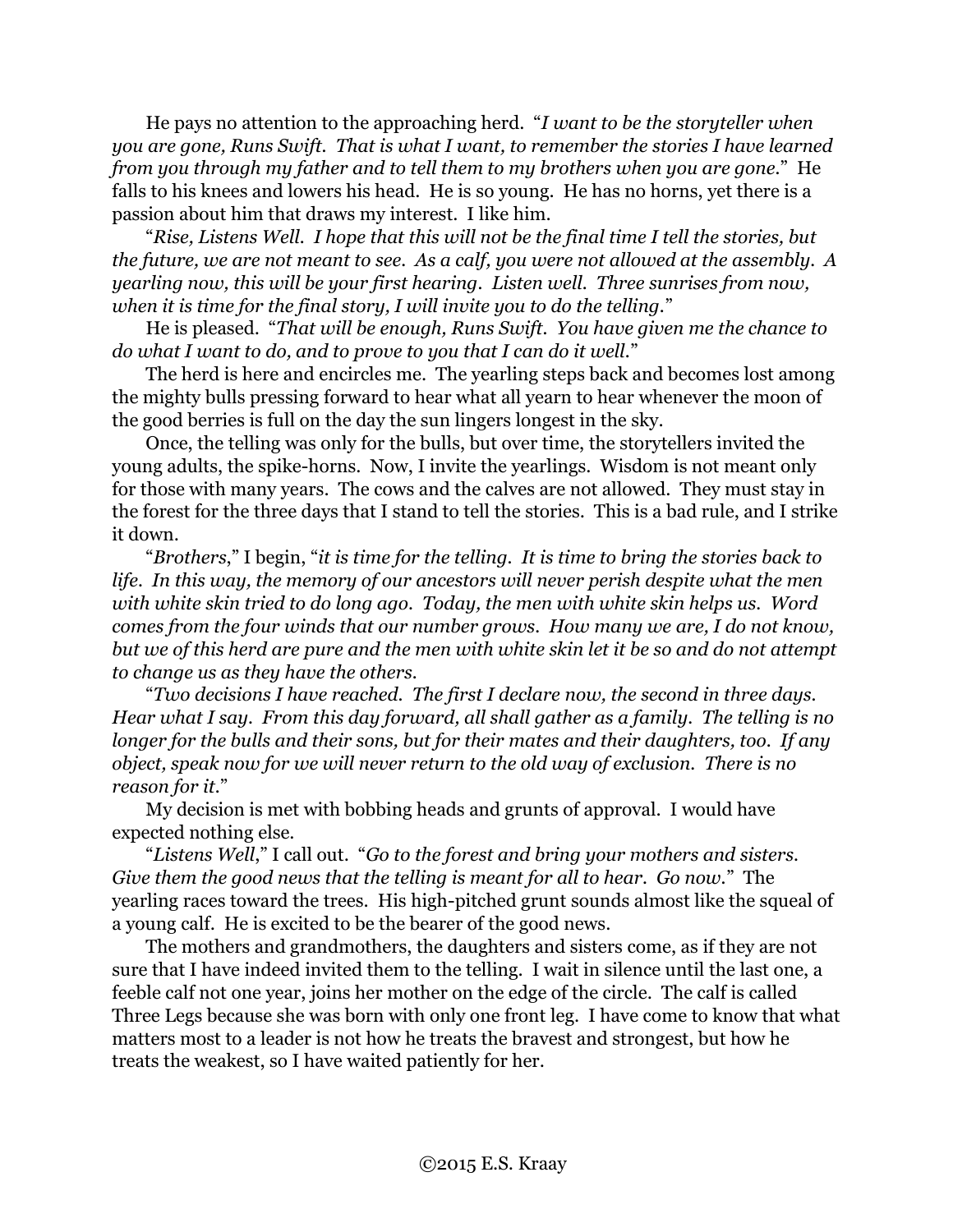Three Legs is startled when I call her forward. "*You, child will sit with me as I tell the stories.*" The herd parts, and Three Legs hobbles forward. She nuzzles my chest and then lies down. The herd follows her example. I alone stand.

The moon is full and so bright that it dims the stars that twinkle in the sky around it. The night is warm and still, so quiet that I can hear rustling in the nearby forest. I glimpse movement. It is not one of us for we are all here in the pasture.

"*Who is it?*" I call out, and the bulls rise to their feet and turn toward the trees.

A large shadow moves from the woods and lumbers into the pasture. "*It is I,* 

*Brother Bear and my sloth. Will you allow us to hear your telling, Brother Bison?*" We have no quarrel with the bear. "*I will allow it.*"

As soon as I speak the words, another cries from the opposite side of the pasture, "*I, too am here with my own gang. It is Brother Elk.*"

The trees rustle and shadows emerge in the gray moonlight. "*Who else?*" I ask more as a command than a question.

"*Brother Fox and my skulk.*"

"*Sister Rabbit and her warren.*"

"*Grandfather Wolf and his pack. We are here to listen and nothing more.*"

"*And Cousin Coyote with his family. We've no tricks to play and come only to hear your telling.*"

We suddenly find our herd surrounded by every creature with which we share this land. Even Brother Eagle and his convocation sit atop the tallest fir trees. His hearing and his sight are the best of any of us, so he is able to remain at a comfortable distance.

"*If you come in peace, you may stay in peace. We have lived together and shared this land without struggle. We have offered our flesh to the bronze-skinned men, and even shared it with each other. This we have done willingly. None holds grudge toward the other.*

"*Our story is your story, too. Come in peace and listen in peace. Rest with us on the soft grass of this pasture. Mitakuye Oyasin.*"

Each lies down among his own, and as the moon rises, I begin.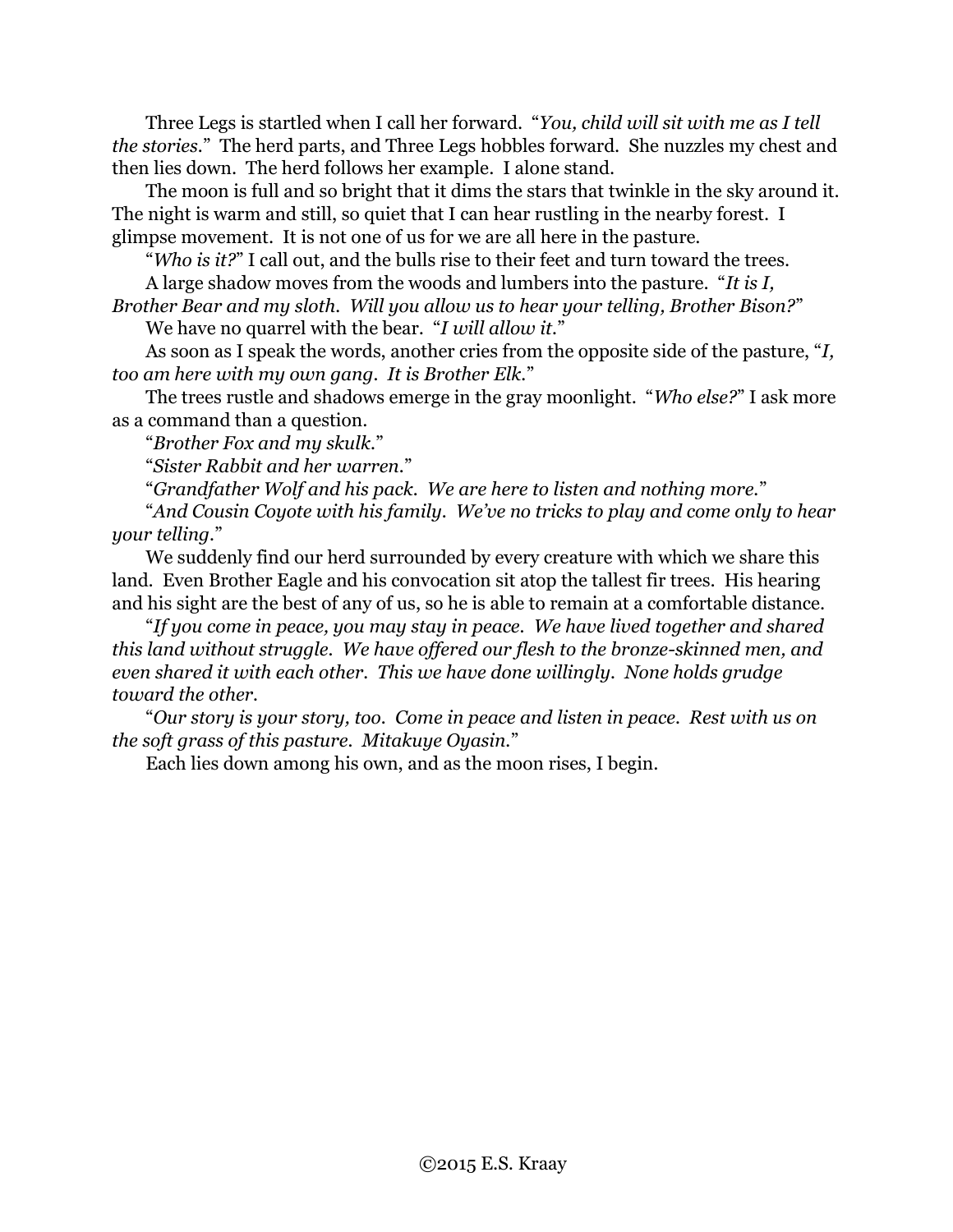## Chapter One, 1520 Moctezuma

His name was *Ehekatl Meztli*, Wind Brother because whenever the wind blew through the grassland, he would turn to face it. Wind Brother most enjoyed the wind from the north. *Mictlampa*, the bronze-skinned men called it. In their songs, they sang of the cool breeze, which caressed the sun-baked earth. The hard clay felt like rock, beneath the hooves of Wind Brother.

His father told him that the ones who came before us came from the north, running with the cold wind that brings snow. The dark-skinned men came, too, but they could not run with the wind as *tatanka* could. That is what they called us *tatanka*, the whiteskinned men, buffalo. It makes no difference. We are the children of *Wakan Tanka*, the Great Mystery who created everything, even men, though I often wonder why he did it. I think he sometimes wonders why he did it, too. That was long ago, even before our ancestors came with the north wind.

When Wind Brother was a spike bull of three years, he ranged with the great herd in the grasslands far to the south. No one goes there anymore. The last we remember, the land became desert. It was too hot there and after a long while, *Mictlampa* told the Great Mystery he no longer had a desire to roam so far from the land of snow and ice. *Wakan Tanka* said, "Okay" and left the land to *Anpetu Wi* to do with as he wished. The people of that land spoke to *Anpetu Wi* with their own word, *Tonatiuh* because he was the sun and the leader of *Tollan*, their heaven. We learned these things from Wind Brother.

Men confuse me. They use too many different words that mean the same thing. It is not the same for animals. We do not often use words because we know the thoughts each has on his mind, and we respect each other. Respect requires few words. Our bronze-skinned friends, who no longer rule the plains that once were ours, have the best words for it. They say, "Mitakuye Oyasin. We are one family." It is unfortunate that the white-skinned men do not believe it.

One summer day while the herd rested in the tall grass, the young Wind Brother wandered off, curious to know what was beyond the end of the land. As *Anpetu Wi* poured heat from his cauldron in heaven, Wind Brother came upon a small pool of water. Amid the scrub brush that surrounded the pool, a single, ancient tree had managed to plant its roots firmly into the sandy soil to claim the place as its own. Trees and bushes talk, too, even cactus, but the thoughts of plants are not as easy to hear as the thoughts of animals. This tree was a happy tree. He had learned to flourish in the heat with the pool of water as his neighbor and he was grateful to the Great Mystery for giving him such a long life.

Sitting beneath what shade the small leaves of the tree offered was a young boy clad in loincloth. He held his head between his knees and whimpered as a calf might cry for his mother.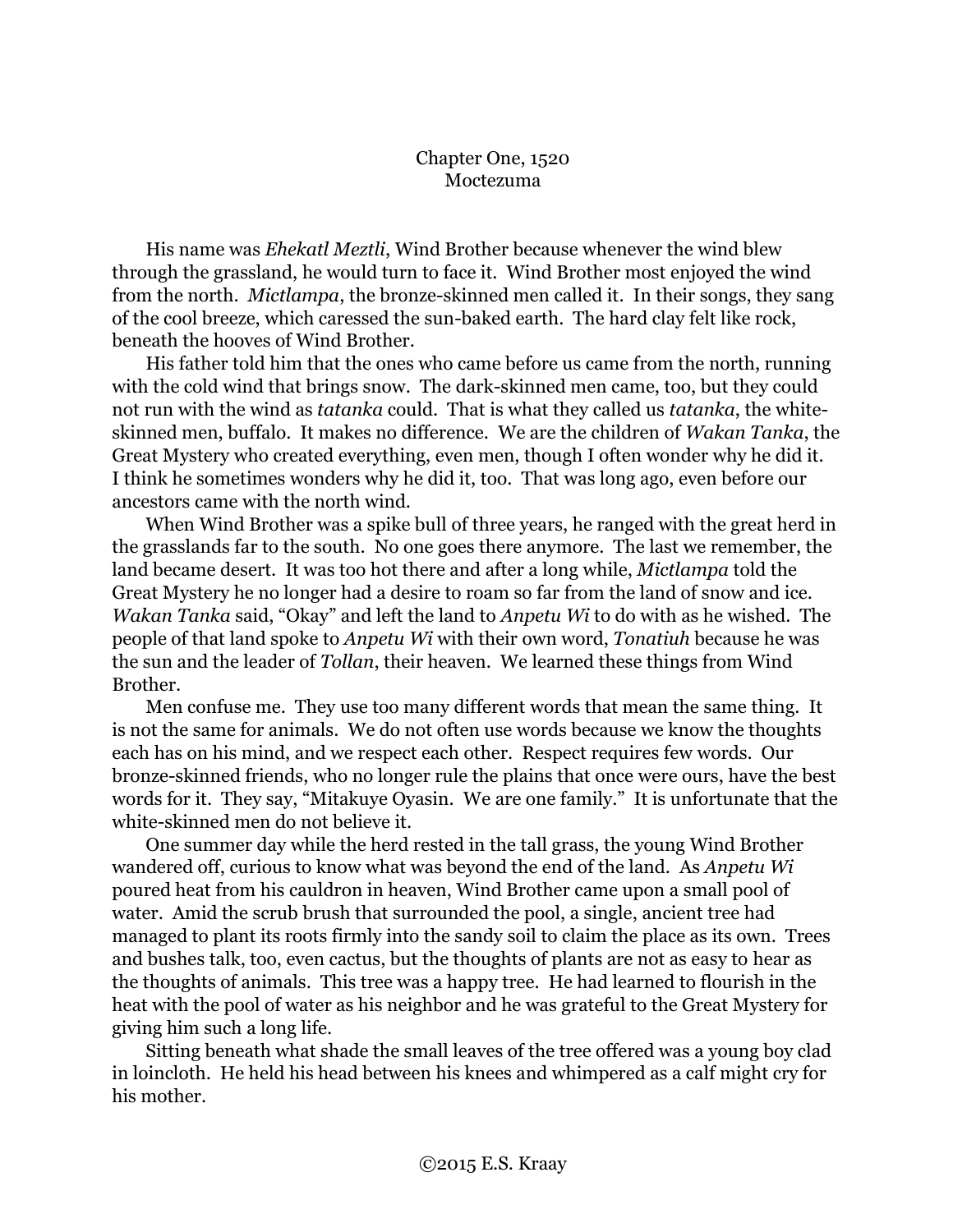The southern breeze blew softly through the leaves and the tree spoke to Wind Brother. "*You are alone and have traveled far,*" the tree whispered. "*You must be thirsty. Come drink from my friend, but be aware of the boy who sits with us. He cries.*"

The boy lifted his head as if he had heard something. He was startled to see Wind Brother staring at him from the opposite side of the water. The boy raised himself quickly from the ground and leapt to the far side of the tree thinking it could offer him some protection from the beast that waded slowly into the shallow water for a drink.

Wind Brother had never seen a boy before, nor had he ever seen a man. The boy had never seen a creature like Wind Brother, so they stood and looked at one another, the boy with fear, Wind Brother with innocent curiosity. The mesquite tree – for that is what he was, a mesquite tree – chuckled and when he did, a seedpod fell from his branches and landed at the boy's feet. The boy stared at it dumbly and then raised his eyes hoping that the beast would have disappeared as if it had been a desert mirage. It was still there. Wind Brother held his ground and cocked his head to one side.

"*He is afraid,*" the mesquite tree said rustling his thin, green leaves in the soft breeze.

"*I mean him no harm,*" Wind Brother replied. When he lowered his head to drink from the pool of water, the boy gripped the tree as if the mesquite could protect him from the bad intentions the boy felt certain were in Wind Brother's mind.

"*The boy doesn't know that,*" the tree strained to speak as the boy held him even more tightly.

"*What is a boy?*" Wind Brother asked.

The tree chuckled again through the boy's chokehold. "*A boy is a young man. Have you never seen a man?*"

When Wind Brother shook his heavy head, the tree explained, "*A man walks on two legs as a bird, but a man cannot fly. Where the bird has two wings, a man has two arms with hands and fingers. A man can hold things like our Brother Squirrel can, but a man is much stronger. Even this young one holds my body as if his life depended upon it.*

"*They come from where the south wind blows, often enough that I know they are not like we are. They can only talk with their mouths and hear with their ears. Let us wait and see what this young one will do.*"

*Tonatiuh* climbed high in the sky and as he did, the boy's grip loosened and he slowly slid down the trunk of the tree so that he was sitting on the ground. His eyes never left Wind Brother. For his part, the only movement the spike bull made was to twitch his right eye when Brother Fly remained too long in one place. It was irritating, but Wind Brother allowed it.

The boy's crying subsided, but he remained fearfully frozen at the base of the tree having no idea what he might do to escape his predicament. After several hours, Wind Brother told the tree that he would try to speak to the boy, and the mesquite tree agreed that was a good idea.

"*Boy*," he said not too loudly. "*Do you have a name? What do other boys and men call you?*" Wind Brother waited, but there came no response from the boy.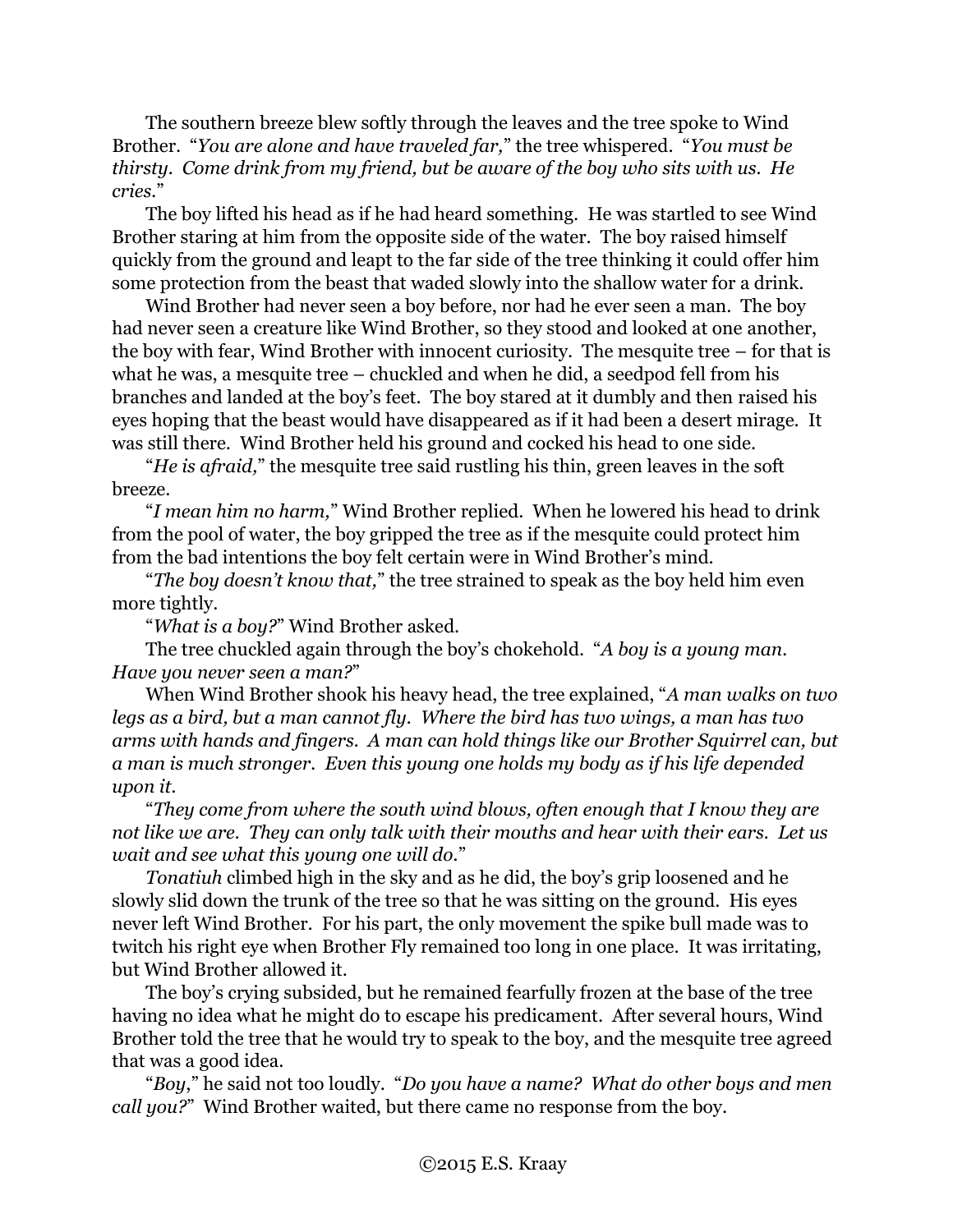"*Boy*," he repeated in a louder voice. "*Do you have a name?*"

This time, the boy sat up and looked around him. Seeing no other man, he put his head in the crook of his arm where he held the tree.

"*Let us call him together*," the tree suggested.

"*That is a good idea,*" Wind Brother said. They called out loudly and slowly, "*Boy, do you have a name?*"

The boy sat up, startled. The leaves rustled above him. He looked up and shook his head, 'no, it cannot be,' and then he looked straight into the eyes of Wind Brother.

Wind Brother smiled. The smell of fear was not as strong as it first was.

"*Yes, it is I who call you, boy. Do you have a name?*"

Not knowing what else to do, the boy stood up and stepped away from the tree. He pointed to his chest with one of his fingers and said aloud, "*Is it I to whom you speak.*" He raised his other arm and pointed to Wind Brother. "*Is it you who speaks to me?*"

The mesquite tree chortled again as his leaves twisted and turned on their slender stems, and Wind Brother answered, "*Yes, boy. I am the one who speaks. I am pleased that you can understand me. Can you answer my question? Do you have a name?*"

Sensing that the creature meant him no harm, the boy crossed his arms on his slender chest and announced, "*My name is Moctezuma. My home is Tenochtitlan. Some day, I will rule there, but at this moment,*" he began to sniffle and wipe the tears from his eyes, "*I am lost.*"

"*No, little brother*," Wind Brother gently answered. "*It is a time to rejoice. Because I have found you, you are no longer lost. You have no need to shed more tears.*"

Moctezuma felt safe in the presence of Wind Brother and he stepped into the water and approached him with extended arms. "*We shall be friends. The tree tells me you are from the land of the south wind.*"

The boy glanced quizzically at the tree. "*I cannot say*," Moctezuma responded. "*My home is called Tenochtitlan, but because I am lost, I cannot tell you where it is.*"

Wind Brother raised his face to the wind and smelled the warmth from the south. "*That way,*" he said. "*We will find your home and return you to your family.*"

Wind Brother thanked the pool and the tree for their kindness to the boy and him. After a long and deep draft of water, the two set off in the fading light where the land rises.

They walked for many days, always able to find food and water to keep them fresh and strong. Moctezuma ate the fruit from the low-lying cactus, and sometimes, he even ate the paddles. Grass was plentiful, and there was enough sedge to keep Wind Brother happy. All of the plants were gracious to share what they had with the wandering buffalo and the boy. However there were times when the distance between places of water was great, and at these times, the boy struggled to keep up with his companion. Whenever Wind Brother sensed the boy's pace was slowing, he would invite him to sit on his back and rest. Moctezuma was very glad, and expressed his joy with heartfelt embraces as he held Wind Brother's spike horns for balance or grasped his shaggy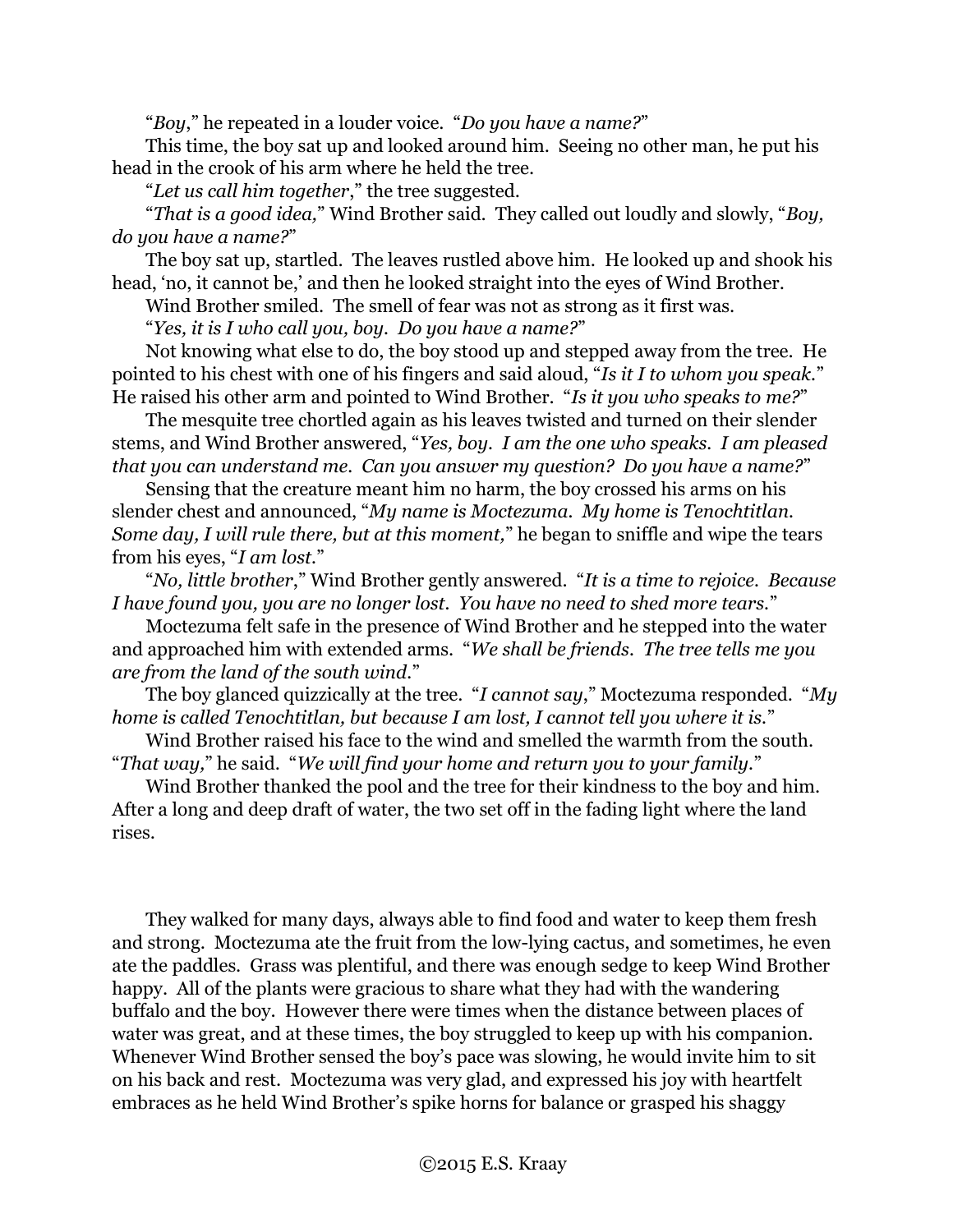mane. Each day of the journey, Moctezuma became better at speaking without words and hearing without the use of his ears. Their hearts and minds were becoming like one.

Moctezuma told his new friend that he was the only son of the king of the great lake. His people believed that to become a man, a boy must capture an enemy. Although he was very young, Moctezuma was sent from the city at an early age because his father was sick and believed he would die soon. Moctezuma had to become a man so he could rule the people when his father died. Despite his mother's protests, a band of warriors accompanied the boy to the northern wasteland and abandoned him after many days. "Do as we have done," the leader of the band told him. "Make your father proud and return home with a prisoner."

"*I have failed my father*," Moctezuma concluded, "*for I return without a prisoner, and when the king dies, his son will still be a boy and a boy cannot sit on the throne and rule the people.*"

Wind Brother gave much thought to the boy's predicament. "*I can help you*," he finally said. "*I will be your prisoner and your father will be proud.*"

"*You would do this for me?*"

"*Why not? Are we not friends?*"

"*You are a wise creature, Wind Brother.*"

*Wasuton Wi*, the moon when all things ripen was full and high in the sky when Wind Brother and Moctezuma reached the top of a high hill, which they began to climb when *Tonatiuh* went to sleep many hours earlier. The boy bent over and braced his hands on his knees. He breathed hard from the long ascent.

"*Look,*" Wind Brother said. "*There are two moons, one above us and one below us.*"

The landscape before them was soaked in silvery moonlight, and lights twinkled in the distance. Wind Brother was confused. What strange place had they reached, he wondered, where two moons grace the night sky and stars blaze everywhere? Perhaps they had reached the end of the earth as he hoped he would when he wandered from the herd two moons ago.

"*I think we have reached the end of the world*," Wind Brother mused from his high perch atop the hill that now seemed more like a mountain. The south wind blew stronger here, and the single braid of long hair that grew from Moctezuma's otherwise bald head trailed him like the black tail of a coati.

When the boy recognized what he was looking at, he raised his out-stretched arms and rejoiced. "*This is not the end of the world, friend buffalo*," he cried out. "*This is my home! This is Tenochtitlan! You have done what you promised to do at the pool. I will soon be with my family. That is no twin moon you see beneath us, but the reflection of the one that rules the night sky. My city rises in the center of a great lake we call Texcoco, and Metztli sees his face in the water.*"

The boy's happiness pleased Wind Brother and they began their long descent to the valley below. As the eastern sky lightened to the color of the lavender flowers that the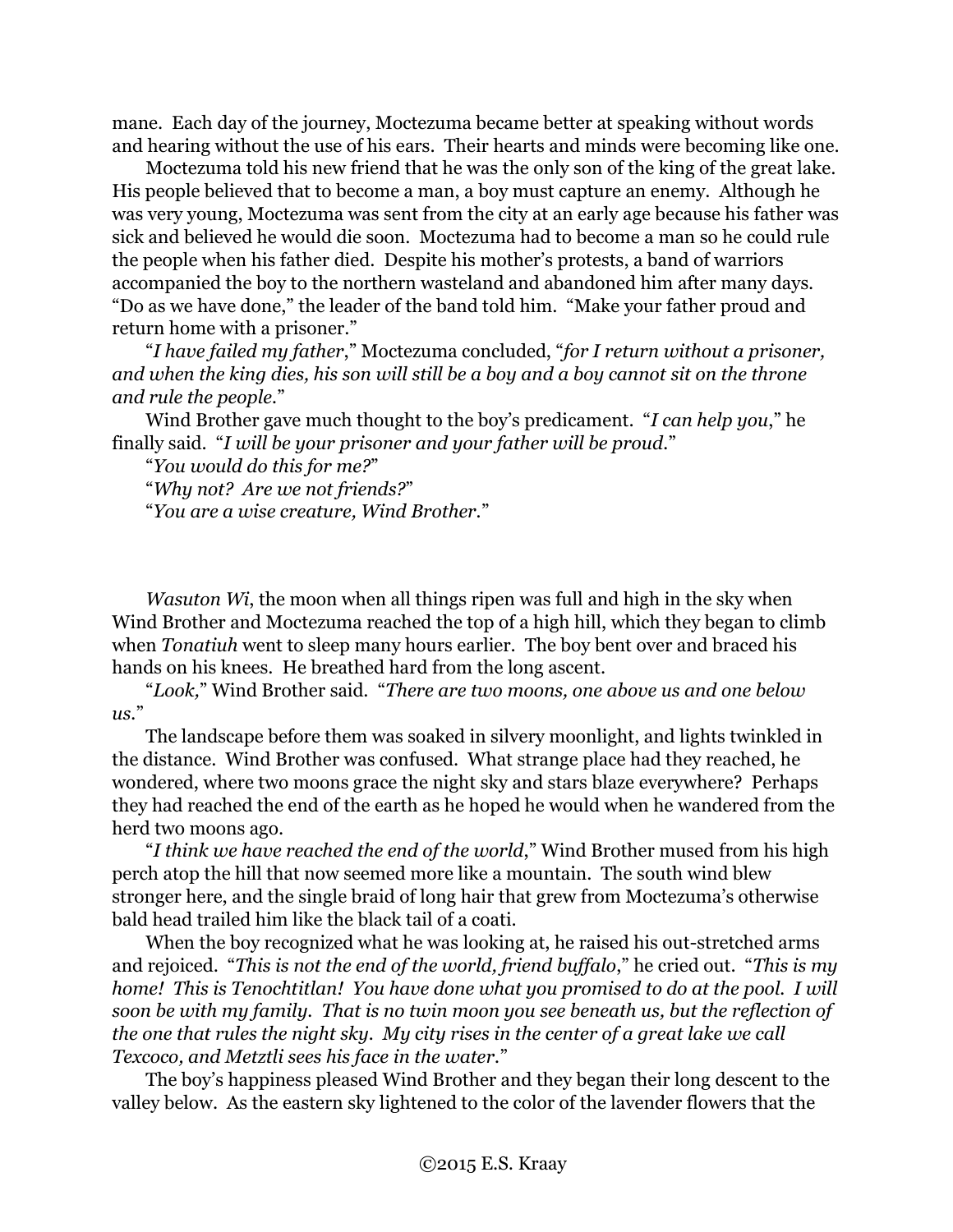honeybees liked so much, the lake took shape in the dawn light. It was huge. The spike bull had never seen so much water. On top of the water was the boy's city that he called Tenochtitlan.

When they reached the valley floor, they came upon a road. "*This avenue will lead us to the northern causeway. Tonatiuh will be directly above us before we step from the land onto the walkway, but at least I know I am going home!*"

The morning was cool as the two unlikely friends walked down the dusty road toward the city that was built on the lake.

When *Tonatiuh* sent his first rays streaming over the mountains to the east, the travelers encountered a man who carried a large basket of flowers on his back. He was so bowed over that he did not see the companions approaching him. He heard their footsteps and while staring at the road before him called out hoping they could hear, "Hello friends. Will you not walk with me to the city? I bring flowers for the king and his beautiful queen. There are no other flowers like these, but I am sure you know this as you stare at the heavy load strapped to my back. My wife is a good woman and she secures my load with confidence. I have never lost a single petal."

Wind Brother had never seen a man before. He glanced at Moctezuma and then back at the man. "*He looks somewhat like you,*" he whispered to the boy. Of course, the man could not hear what Wind Brother said, for what passed between the buffalo and the boy now passed without words.

"We have a ways to go before we reach the city," Moctezuma said to the man. "Perhaps I can ease your burden. Look! I have taken a prisoner and am returning him to our city. I will have him carry your basket."

The man tried to straighten his back as he wiped his brow. "I could use the help. *Tonatiuh* has just climbed over the mountain and I am sweating already." He stopped and turned around to see who might be accompanying him. His jaw dropped at the sight of Wind Brother for he had never seen a buffalo, but when he recognized Moctezuma, he fell to his knees and nearly lost his hold on the cargo he carried on his back. "Great prince," he pronounced, "I am not worthy to walk before you, but only to follow your footsteps. And what type of prisoner do you hold captive? I have never seen a creature like this one!"

Moctezuma took the man by the arm and commanded, "Rise. When I am king, I will require no man to bow before me." With the boy's help, the man regained his feet, and together they managed to remove the burden from his back.

"My prisoner comes from a large herd of beasts that roams the grasslands far to the north. I know of no one who has seen such an animal, so I have taken him prisoner to present to my father."

The man placed his hands on his hips and twisted his waist from one side to the other to work out a crick that had developed in his back. "He is a wondrous creature and I have seen none like him. He will make a fine gift to your father."

The boy looked at the buffalo and asked if he would mind carrying the basket of flowers to the city. Wind Brother said he would be pleased to help and that it would further prove the story of his capture and servitude to Moctezuma. The boy and the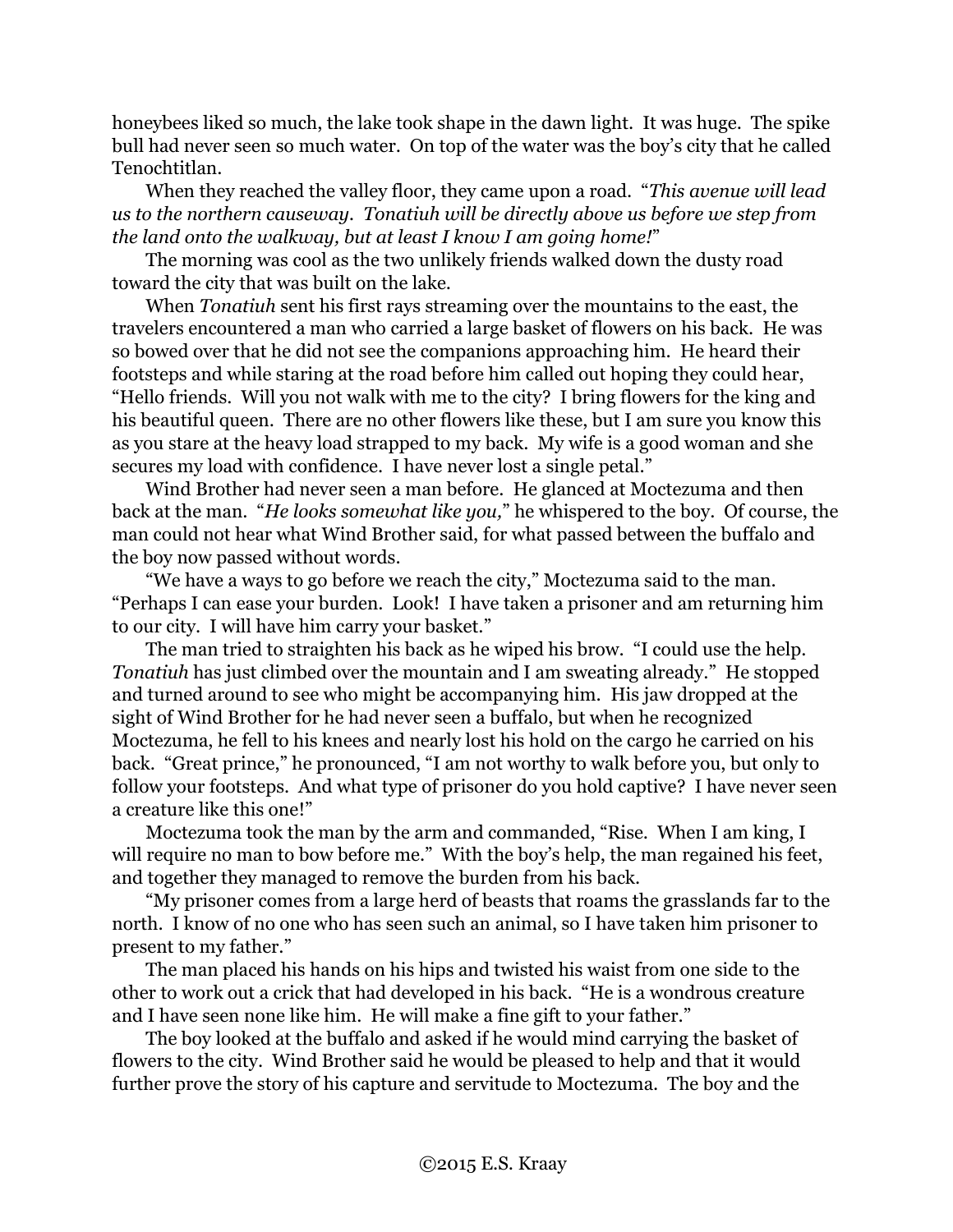man were careful not to damage a single flower as they hoisted the load to Wind Brother's back and fastened it safely in place.

"If he runs for freedom, he will lose the cargo," the man said.

"He will not run," Moctezuma replied. "He is my prisoner and he has accepted his fate."

Wind Brother, Moctezuma and the man with the flowers continued their journey to the city on the lake. More and more people and even some dogs – who reminded Wind Brother of coyotes – joined them so that by the time they approached the causeway at the edge of the lake, they were a grand parade led my Moctezuma and his prisoner.

When they reached the water's edge, Moctezuma announced, "We will wait here. News of my return will spread quickly and my father will send a royal guard of eagle warriors to escort us to the palace."

"*Am I to go with you?*" Wind Brother asked.

The boy laughed. "*You will soon learn why I will not let you out of my sight until I have made my wishes known to my father. You have agreed to be my prisoner, but I will care for you as if you are my brother, because you are.*"

The boy's words pleased Wind Brother, and he soon learned why the boy insisted that the two stay close together. The royal guard came as the boy said they would. The warriors were a colorful group who wore headdresses adorned with long, bright feathers. They eyed Wind Brother warily. None had seen a buffalo before. Two warriors walked in front and the other six walked behind the prince and his captive. A large crowd lined the avenue and cheered wildly as Moctezuma led Wind Brother to the royal palace.

When at last they arrived, the crowd swarmed the palace courtyard and pressed the boy forward. The king wore a long, feathered robe, and bright stones hung from his ears and nearly blinded Wind Brother when they reflected the sun's brilliant light. While the king stood on the stone steps with his arms crossed, the queen could not restrain herself, and she ran to take her son in her arms.

"A lifetime has passed since you left me," she said.

"Four moons, mother. I have been gone four moons."

She held him tightly. "I think it must have been longer for you have grown so much in so short a time. You are nearly as tall as I am," she exclaimed.

The king descended the steps slowly and as he did, a smile passed over his face, but it was gone as he approached the queen and her son. The boy fell to his knees and bowed to his father. The king coughed loudly and a thin trickle of blood appeared at the corner of his mouth. Several men rushed toward him, but he waved them off.

Moctezuma looked up. "Are you okay, father?"

"I am better now that you have returned, son, but you left on a quest for manhood. Have you succeeded?"

"I have."

The king raised his arms and looked around. "Then where is he, your prisoner?"

Panic gripped Moctezuma when he turned to present Wind Brother to his father, for the crowd had swarmed around the boy and was so thick that it blocked Wind Brother from his view. He flailed his arms at the people behind him and they slowly parted to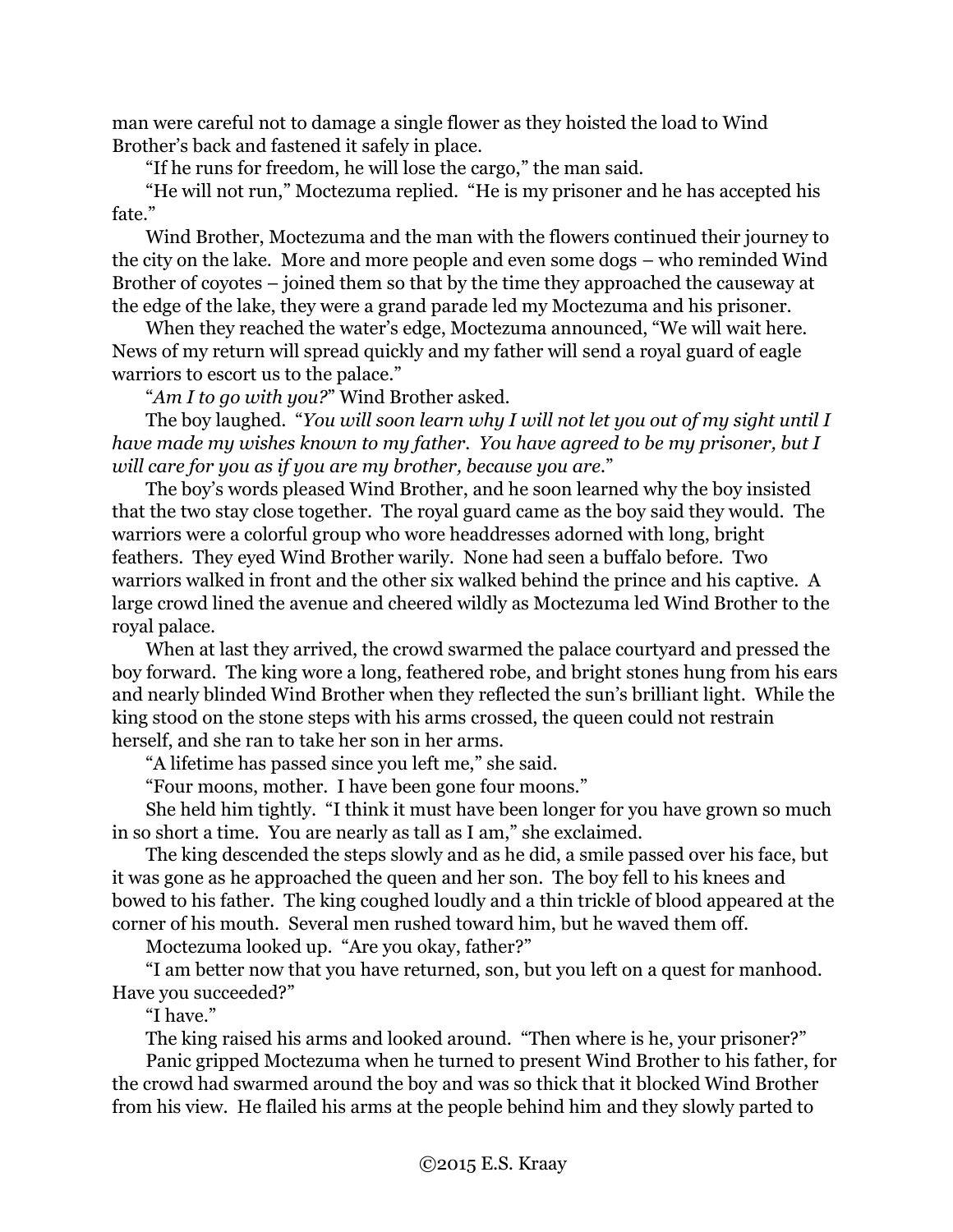reveal the flower man who held Wind Brother with the rope he had fashioned when they met on the road.

Moctezuma took the rope from the flower man and confidently led his captive forward. The queen raised her arms in fear and the king pulled his wife closer to him. No one had seen such a creature before, so large, so broad and with such a thick, shaggy mane.

"What is it?" the king said with an unsteady voice. He coughed again and more blood appeared on his lips.

"It is a buffalo," Moctezuma answered proudly.

"And how did you manage to capture this beast?" the queen wanted to know.

The boy told his parents he had searched the grasslands far to the north to find an enemy worthy of capture. "When I spotted this one, I was very frightened because he is so large and powerful. I followed him for many days," the boy lied. "I spent many hours weaving this rope. I knew he would tire at some point, and this was the only way I could imagine taking him as my prisoner.

"Two moons ago as he lie sleeping by a pool of water beneath a mesquite tree, I surprised him and put the rope around him. I dragged him many days until at last, he decided to come willfully with me as my prisoner."

Of course the flower man knew better. The rope was his, but he would not betray the boy who was trying to please his father who was visibly ill.

"Is it safe to be near him?" the queen wondered.

"It is safe," her son replied.

A group of men with stern faces walked into the courtyard, and the people bowed respectfully, some even fearfully. The one in front carried a staff. He looked fiercely through the dark, green circles painted around his eyes. He wore many jewels and baubles in his ears and nose, and his headdress was so tall that Wind Brother believed the slightest breeze would topple him.

The spectators hushed in his presence as he slowly and cautiously approached Wind Brother.

"*He is Tlamacazui, the giver of things*," Moctezuma said to Wind Brother, but of course, no one else heard the words. "*He is a priest and it is best to be wary of him*."

*Tlamacazui* stood before Wind Brother and the two locked gazes, as Brother Elk will lock horns when it is his season to win a mate, but Wind Brother soon learned that there was more at stake here than creating offspring! Even as a spike bull, Wind Brother was large, and he and the giver of things stood eye-to-eye, although the man kept what he hoped was a safe distance.

*Tlamacazui* slowly walked around Wind Brother, afraid to move close and touch him, yet curious about this large creature. He leaned forward and sniffed. When Wind Brother turned his head and snorted, the startled priest jumped back and fell unceremoniously into the arms of his nearby attendants who quickly returned him to his feet.

"It stinks whatever it is," *Tlamacazui* pronounced as he covered his nose with the palm of his hand. "But that is of no matter. The gods accept your prisoner." With these words, the crowd, which continued to grow, joyfully raised its voice to acknowledge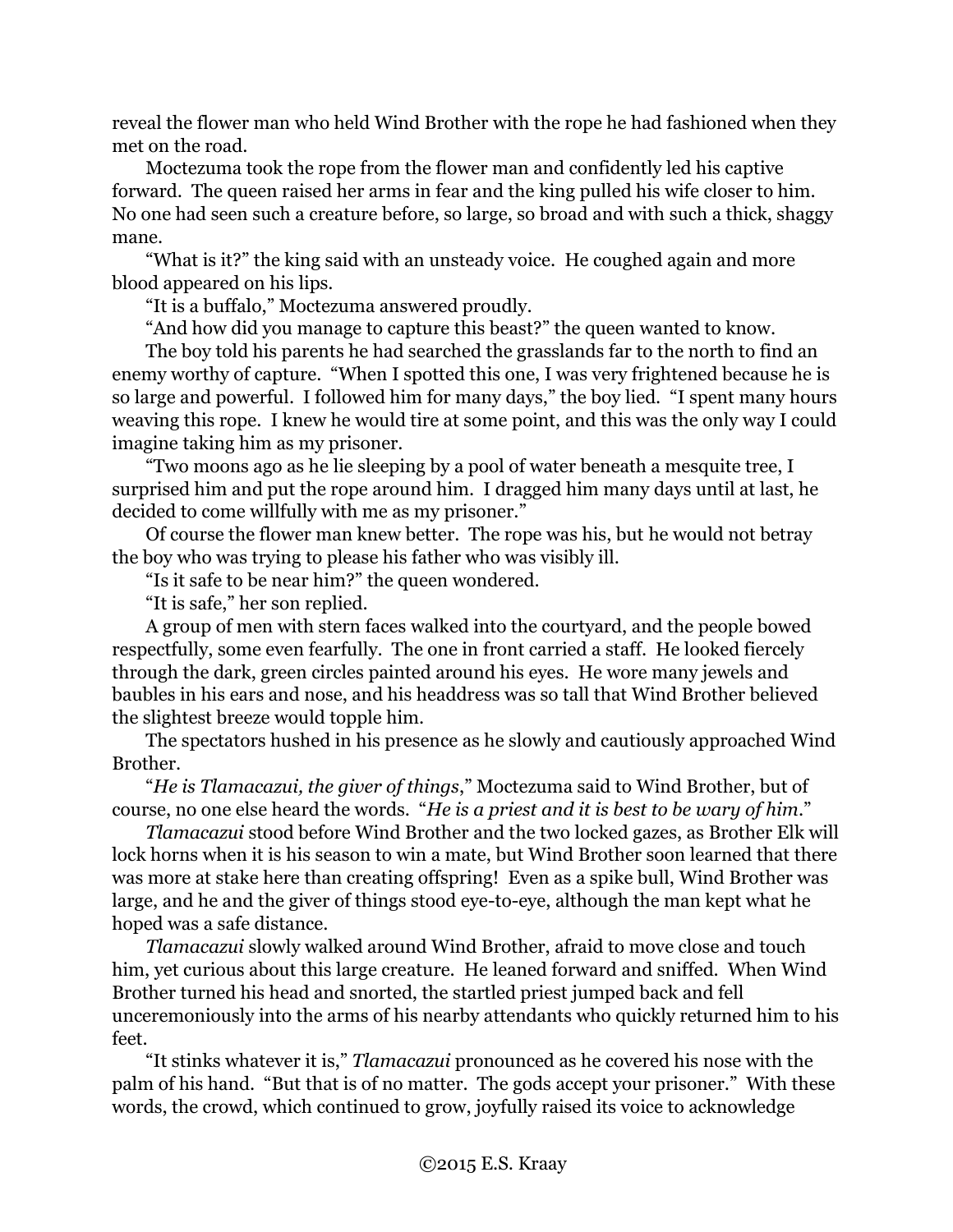Moctezuma's achievement. The boy was now a man and worthy to assume the duties that would one day be his when the ailing king died.

The king managed a weak smile. "You have done well, young prince. The gods are pleased. *Tlamacazui* has said it is so."

The people roared their approval.

Amid the excitement, the king fell into a violent fit of coughing. Doubled up and with his head bent forward, blood dripped more freely from his mouth and a crimson pool gathered on the stones at his feet.

"He needs help," Moctezuma cried out, but no one knew what to do.

*Tlamacazui* raised his staff and quieted the crowd. The king wiped the blood from his mouth and stood to his full height. His face was as pale as the temple blocks that reached to the deep blue sky behind them.

"Be still, people of Tenochtitlan," the giver of things spoke loudly, and the people responded with silence. "All will be well tomorrow, for when *Tonatiuh* stands high above the altar, the gods will show their pleasure with the king's son as they accept the heart of Moctezuma's prisoner. We have never offered such a sacrifice before. Surely the gods will smile on the king and return his health."

Wind Brother grunted loudly and everyone stepped back even further, everyone except the flower man and Moctezuma who walked to the buffalo's side and placed a comforting arm on his friend. "*As you told me many moons ago not to be afraid, Wind Brother, so I tell you the same. Do not be afraid. I will not let this happen*."

The king raised his arm and agreed with the priest. "He who gives things will sacrifice your prisoner to the gods as all prisoners are privileged to meet their deaths in honor of those who give us life and everything we need to support it. So let it be written …. So let it be done!" The king coughed again, this time more violently, and he braced his hands on his knees. Drops of bloody sputum dripped from his lips.

Wind Brother did not like the words that the priest and the king spoke, that the prisoner would be sacrificed. He was the prisoner. Had the boy tricked him?

"No father!" the boy cried out. "The prisoner is mine and his fate should be in my hands, not in yours or those of the giver of things."

Too weak to respond, the king turned his head to the priest and hoarsely whispered. "It is for *Tlamacazui* to tell us what pleases the Lord of Mictlan, for he is the only one who knows. If *Mictlantecuhtli* demands the prisoner's life, then it shall be so. I say it again. So let it be written …. So let it be done."

The king staggered into the arms of nearby attendants, and his son ran to his side. Wind Brother tensed his powerful muscles preparing to bolt, but before he could take a step, a giant net soared through the air and landed atop the flower man and the buffalo. They were trapped, but flower man did not panic and Wind Brother gained strength from the humble man's calmness. A dozen strong warriors secured the net that held the two fast and dragged them away.

Wind Brother cried out, "*Help me!*" Moctezuma replied, "*I will! Somehow, I will!*"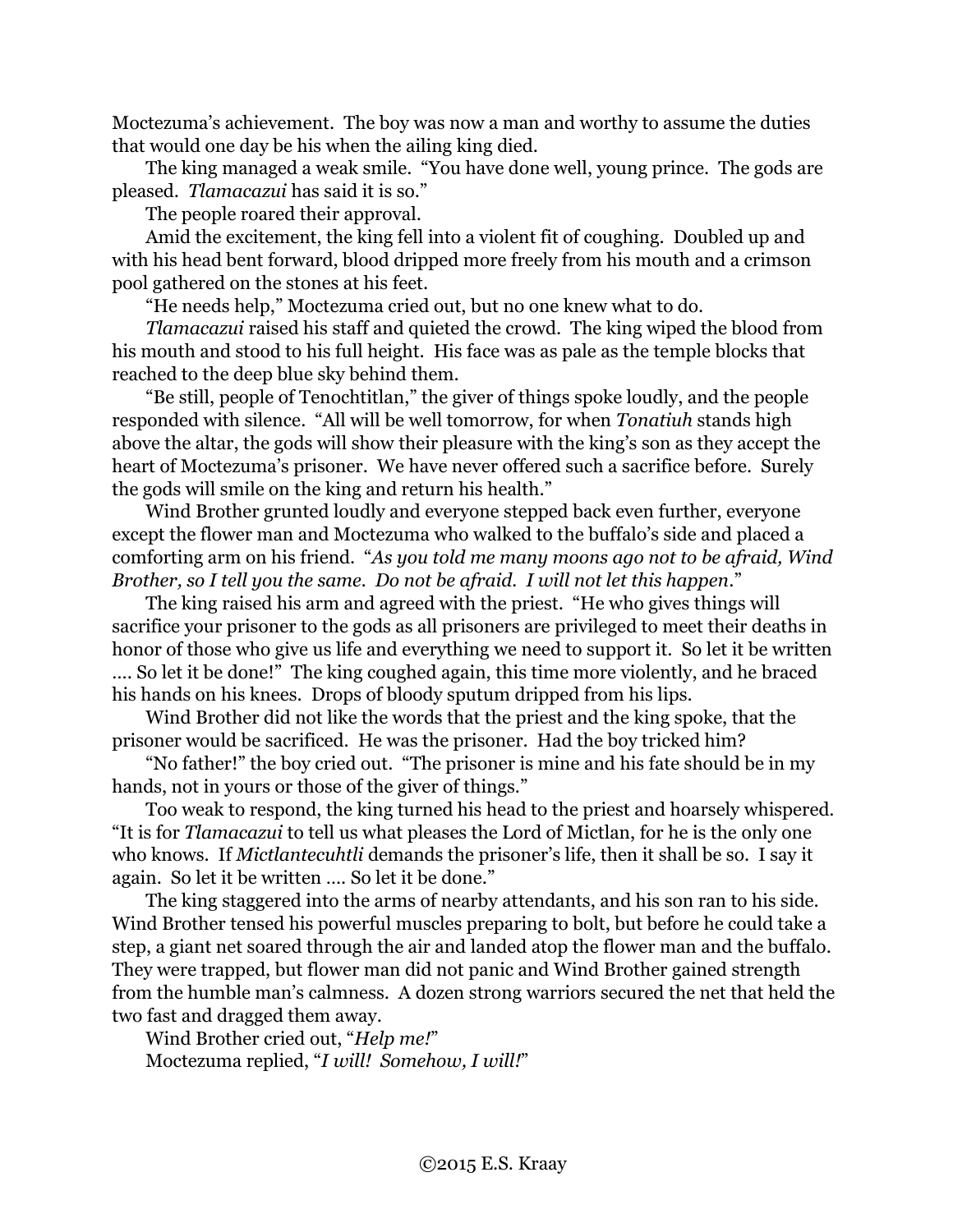The night passed slowly. Wind Brother and the flower man shared the same, dirty cell, but neither seemed to mind. Wind Brother tried to talk to the flower man, but the flower man could not hear him. There were other captives as well, all men, hundreds of them, and amid the murmurs, Wind Brother knew that they all awaited the same fate. Each would be sacrificed to the vicious gods the men of the city worshipped. If only they knew the Great Mystery, Wind Brother pondered in his miserable predicament. The Great Mystery demanded no sacrifice from any of the countless things he created, and the Great Mystery gave freely to all creatures. When the rain came, it was sent to all, not just one or the other, to the two-leggeds and not the four-leggeds, to those who fly in the air and not to those who swim in the water. Wind Brother did not like these gods whose names he could not even say.

The following morning, *Anpetu Wi* was slow to bring light to the world. Perhaps he wanted to teach the people of Tenochtitlan that their gods did not crave the blood of sacrificed men and animals. The guards were confused in the dim light when word reached them that the king had died during the night watch, and that meant that Moctezuma was no longer a prince, but now ruled the land.

Had the boy not returned with me as his prisoner, Wind Brother thought, then the boy would not be considered a man, and the king would have died without a successor. Wind Brother was pleased. He had done well for the boy and for the people he ruled.

For six days, the mist never rose from the lake, nor did anyone, priest, soldier or citizen come to the prison to demand sacrifice. The city mourned. On the seventh day, before the mist vanished and the clouds disappeared, Moctezuma entered the cell. He was alone and looked no differently than he had when he and Wind Brother first entered the city.

"*Do you fare well?*" he asked Wind Brother.

"*I will not complain*," Wind Brother replied. "*I am sorry that your father has died, but I know he has returned to the Great Mystery and no longer feels the pain that was a part of his ailing body.*" Moctezuma had cried all of his tears and had none left to shed. He nodded his understanding. Wind Brother continued, "*While I am concerned with my own fate, I have but a single request, that you release this flower man. Although he cannot hear me, nor you and I when we talk to each other, I consider him my friend, and he is not here of his own account.*"

"*It shall be as you wish, Wind Brother.*"

"Guards!" Moctezuma commanded. "Release this man." Without hesitation, the large, burly man in charge of the cellblock opened the door and respectfully led the flower man from the cell.

"Goodbye, my friend," he said and bowed to Wind Brother as he backed through the door. Then turning to the new king, he said, "Bless you, great king. May you live long!" Moctezuma politely returned the gesture as the flower man walked into the returning light a free man.

"*I am pleased for him*," Wind Brother said, "*but where does my fate lie? This talk of sacrifice is not good.*"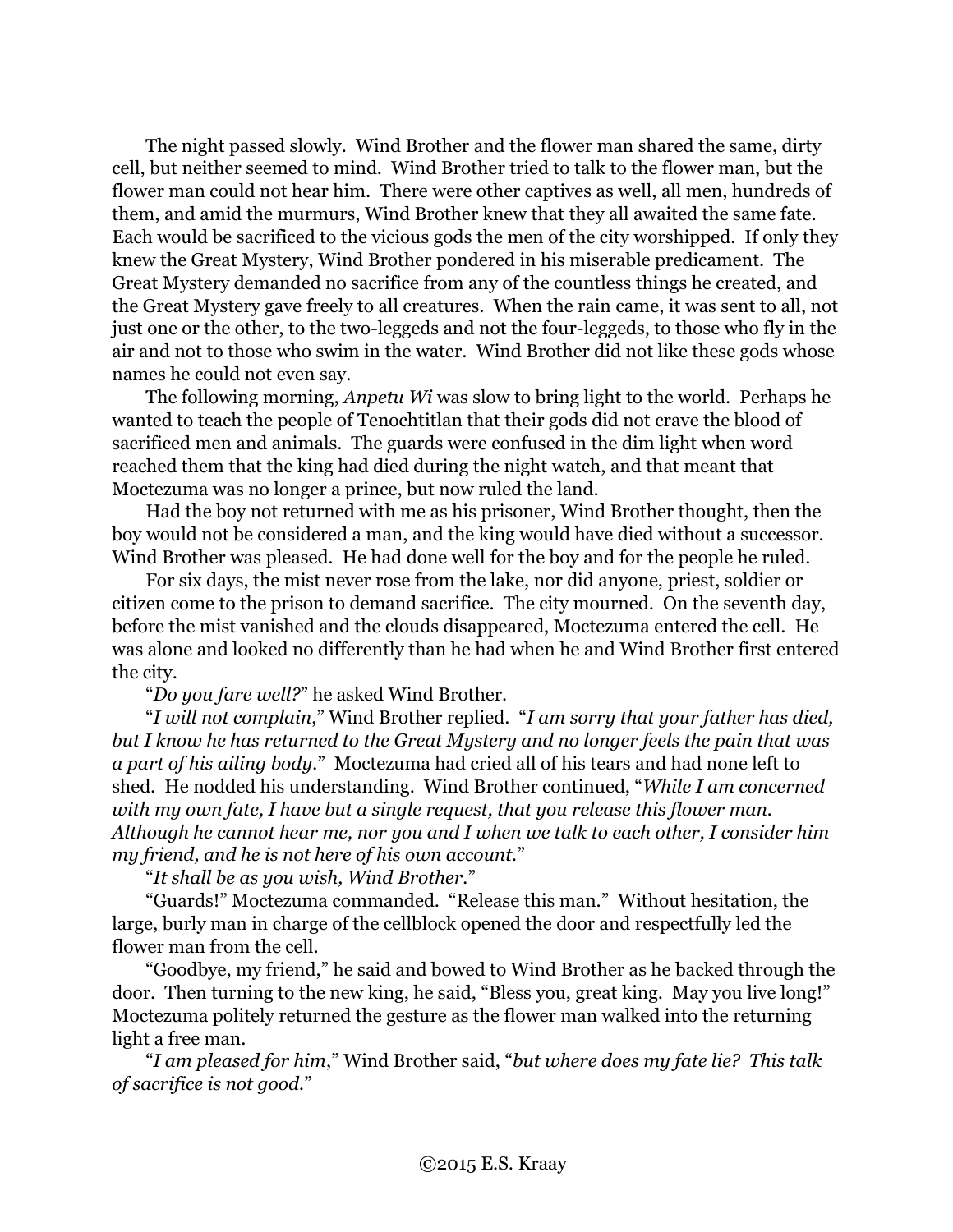"*We have mourned as a people for seven days. It is time to move forward, but my subjects continue to cry for blood, your blood because they believe as Tlamacazui tells them, if your heart had been offered to Mictlantecuhtli only one day sooner, my father would still be alive. They have no reason to trust me as their new sovereign*. *Today when Tonatiuh ascends above the temple altar, the priest will sacrifice you and these others, praying that your beating hearts will bring good things to the city under my rule.*"

What Moctezuma told Wind Brother did not surprise him. He could smell the blood lust of the priest even as the giver of things smelled his own skin. For seven days, he sought a way that he could escape death at the hands of the priest and gain the trust of the people for the boy who was now a man and their king.

"*This sacrifice you speak of is not the way of the Great Mystery. Your priest is wrong. I will give them reason to trust you.*"

"*What do you propose, Wind Brother?*"

"*When I stood before your father, I saw a great eagle high above us. He called to me in his way and asked if I was well. I told him I was. 'I do not trust these men,' the eagle called. 'I will watch out for you.'*

"*I will leave this prison on my own free will without warriors dragging me tied and bound. You must see to it. As you and I stand in the plaza before the temple, you should tell the people that you have received a message from your gods telling you they do not demand the blood of Wind Brother. To show the people that you speak truth, the gods will send their messengers to protect me.*

"*I will summon Brother Eagle and he and his mate will come, one to perch on my heavy mane, the other high atop the altar. That is what you will tell your people and your priest. That is the sign the gods will send to protect the life of Wind Brother.*"

And so, it happened exactly as Wind Brother had explained it to Moctezuma. The one came to rest on his shaggy hump, and the other called from the altar at the top of the temple.

"And what will you do with your captive?" *Tlamacazui* asked haughtily to keep his honor unblemished.

"I will build him a special garden where he may dwell for as long as he wishes and where we will bring other animals from the farthest ends of the land to live with him and keep him company. This is what the gods have told me to do." The crowd approved of Moctezuma's plan and believed that he had received it in a dream from *Quetzalcoatl* who long ago frowned on the way of sacrifice.

Wind Brother was spared, but the four hundred captives who shared the prison with him were led up the steep steps to the temple altar. One by one, the giver of things ripped their beating hearts from their bodies, and those climbing the steps watched the severed heads rolling back down.

Moctezuma was true to his word and built a beautiful garden not far from the royal palace. He sent men deep into the jungles of the southern land and they returned with new prisoners, the jaguar, the monkey, large snakes … all came to live in Moctezuma's garden with Wind Brother, and they lived in peace.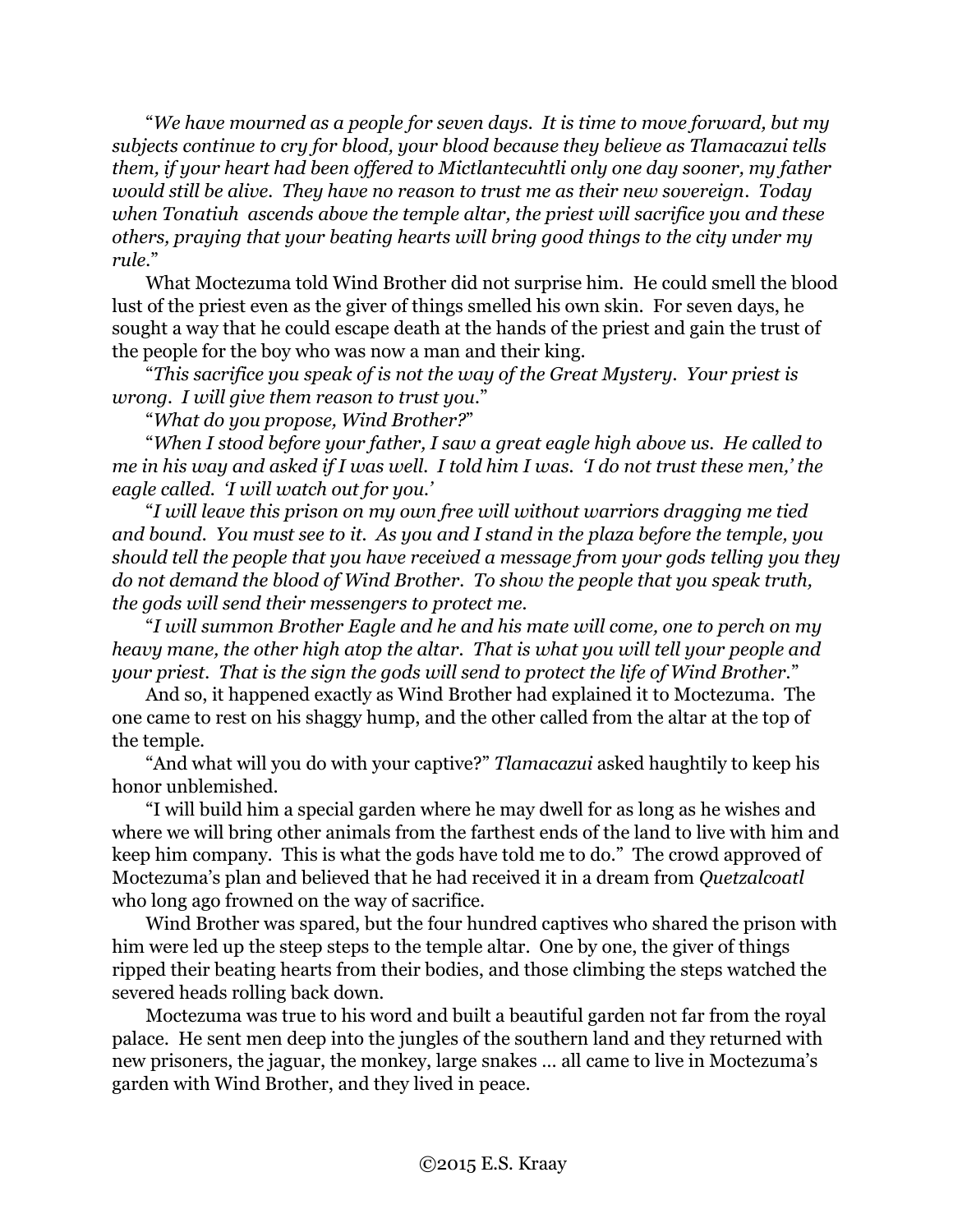The seasons came and went. Wind Brother remembered the herd and often longed for the companionship of his fellows, but Moctezuma came to visit him often. There were times, however when the king would leave for many days. When he returned, he would tell Wind Brother of the battles he won so that he could unify all of the cities of the south into a single, united empire.

Wind Brother's beard grew long and quite luxurious. Moctezuma was no longer a boy, but a true man who ruled his people wisely. He fathered many children, and those times when he left the city for many days, one of his queens would bring the children to the garden where they would sit in fine greenery surrounded by the animals and birds Moctezuma had collected from all over the kingdom. They abided as friends with no animosity of one toward the other. The garden was a place of harmony. Only the king and his queens and their children were allowed to spend time in the garden. The citizens of Tenochtitlan and visitors from faraway lands were permitted to walk the promenade Moctezuma constructed so that he could share the beauty of his menagerie and the wisdom a man can learn from the simple act of observing the creatures that dwelled within it.

Once each month when the moon was at its fullest, Moctezuma would leave his royal garb in his quarters, and dressed only in loincloth as if he were a common citizen, he would lead Wind Brother from the garden and sneak from the city. The king and the buffalo would wander the land alone and return on the second day. Although the royal consorts knew the king's practice, it was never discussed. Moctezuma and Wind Brother would return under the cover of darkness and no one asked questions.

On one such foray into the wilderness, the two experienced an encounter, which would forever change the world of the people who lived in the city on the lake.

Word reached the king from the eastern provinces that watched over the vast salt water that never ends that a large group of strange men had come from the water in eleven giant boats. It was reported that the one who leads them "glows like the sun."

Moctezuma decided he must see this wondrous thing for himself, for he thought that it might be more than a man. It may be the god who returns as he promised.

Wind Brother enjoyed his treks into the open land with his friend of countless years. He invited Moctezuma to ride on his back in the manner he did when he was just a boy. Wind Brother was a bull now, and Moctezuma was no heavier to him than the feather of one of his colorful friends in the garden. As they walked toward the rising sun, Moctezuma told Wind Brother the story of the feathered serpent …

*Quetzalcoatl was angry when the other gods created the world because men were not treated as equals and had to worship the gods. Quetzalcoatl, whose name means 'feathered serpent' took the form of a man so that he might walk among us and share the knowledge that the gods hid from us. Quetzalcoatl was a good god and much loved by the people.*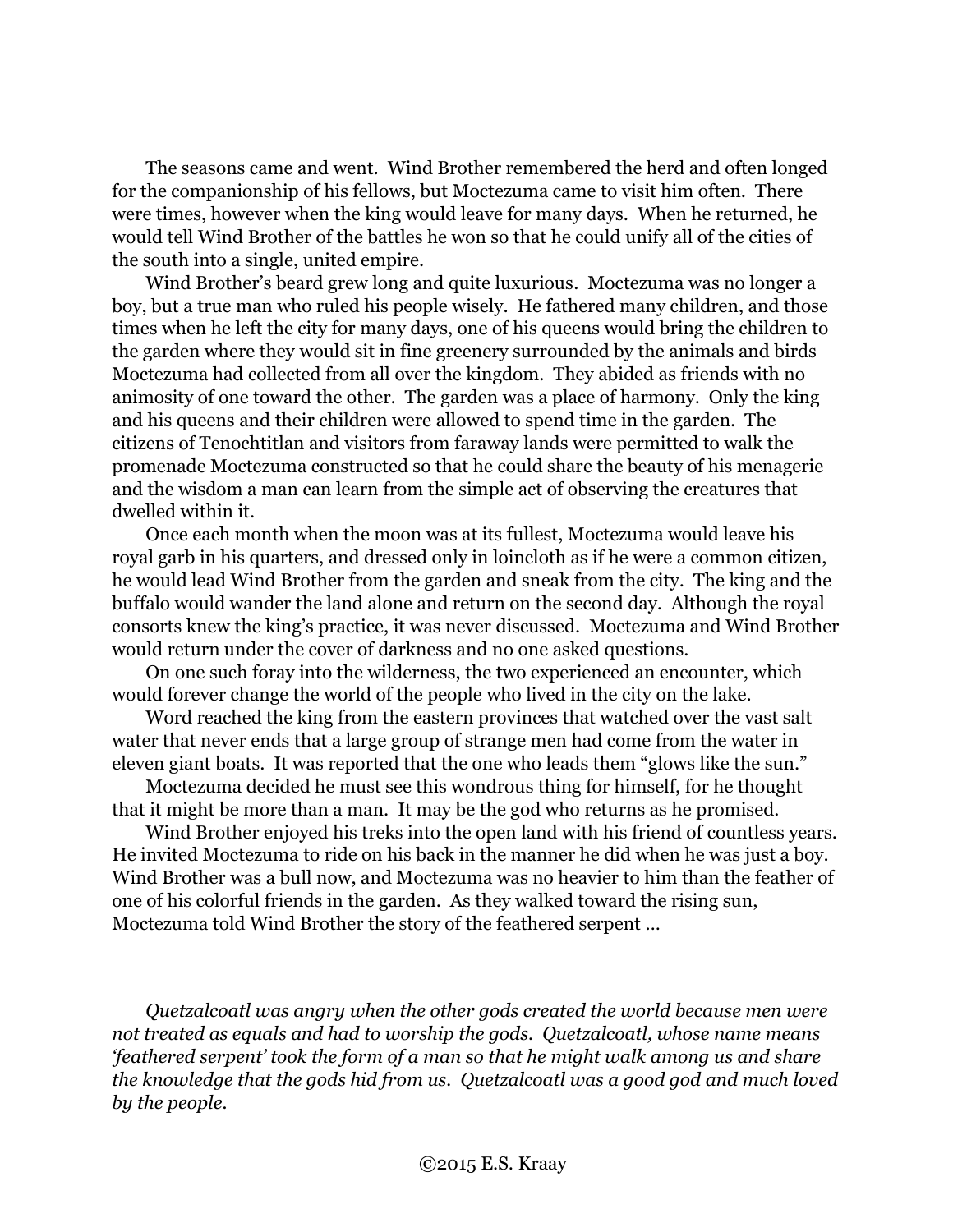*When he came upon the first city, the people who lived there were making sacrifice to Quetzalcoatl's brother, Tezcatlipoca who some called Possessor of Sky and Earth. Quetzalcoatl was not pleased and demanded that the priests halt the executions.*

*The priests became very angry. They turned their faces to the sky and cried for Tezcatlipoca to intervene. The sky filled with angry clouds that shook with thunder and cast bright bolts of lightning as the darkness approached the city.*

*Quetzalcoatl told the people not to be afraid. He raised his hands to the sky and a great wind blew the clouds away. "While I am with you," the feathered serpent proclaimed, your city will be strong and the land will be bountiful." What he said was true.*

*Then the people wanted to worship him as they had worshipped his brother, but Quetzalcoatl would not allow it for he was humble and only trying to do good by men. He taught the men of that city many things that allowed them to prosper.*

*When they wanted to sacrifice to him, he forbade it. "No longer shall you sacrifice men to the gods," he told them. "They do not want that, but only that you be good to one another. If you feel the desire to sacrifice, sacrifice yourselves by pricking your finger with the maguey thorn. Even that is more than the gods want."*

*The people were very pleased and happy, but his brother Tezcatlipoca was not. Tezcatlipoca came to the city disguised as an old man and gave his brother a secret drink that made Quetzalcoatl very drunk. Not knowing what he was doing, Quetzalcoatl took a woman, a priestess and had relations with her thereby breaking his vow of celibacy.*

*Quetzalcoatl was betrayed by his own brother and so humiliated that he no longer felt worthy to rule the city. He journeyed to the salt sea where he built a boat and sailed away, but not before he swore to return and avenge the betrayal by his brother.*

"*That was a long time ago*," Moctezuma told Wind Brother. "*Now you know why the people still sacrifice to gain the favor of the gods. The priests are very powerful and the people do whatever Tlamacazui tells them to do*.

"*I have seen signs that foretell the return of the feathered serpent. The heavy rains that flooded the city have never before happened, and the lights in the sky are not natural. We have seen stars tumble to the ground, but not as many as have fallen since the great flood. These are omens, and when they tell me the leader of these strangers glows like the sun, what am I to think?*"

Wind Brother had no knowledge of this feathered serpent that Moctezuma told him about, but from the garden, Wind Brother and the other animals endured the frequent screams of human sacrifice that filled the city on days of execution. If this Quetzalcoatl that Moctezuma talked about could end this vile and pointless practice, it would be a good thing.

The sun was high in the sky when they reached the summit of a mountain facing east. The day was pleasantly warm, not hot. Moctezuma's eyes were sharp and far in the distance, he could see Cholōllān, the second largest city in his kingdom. Suddenly,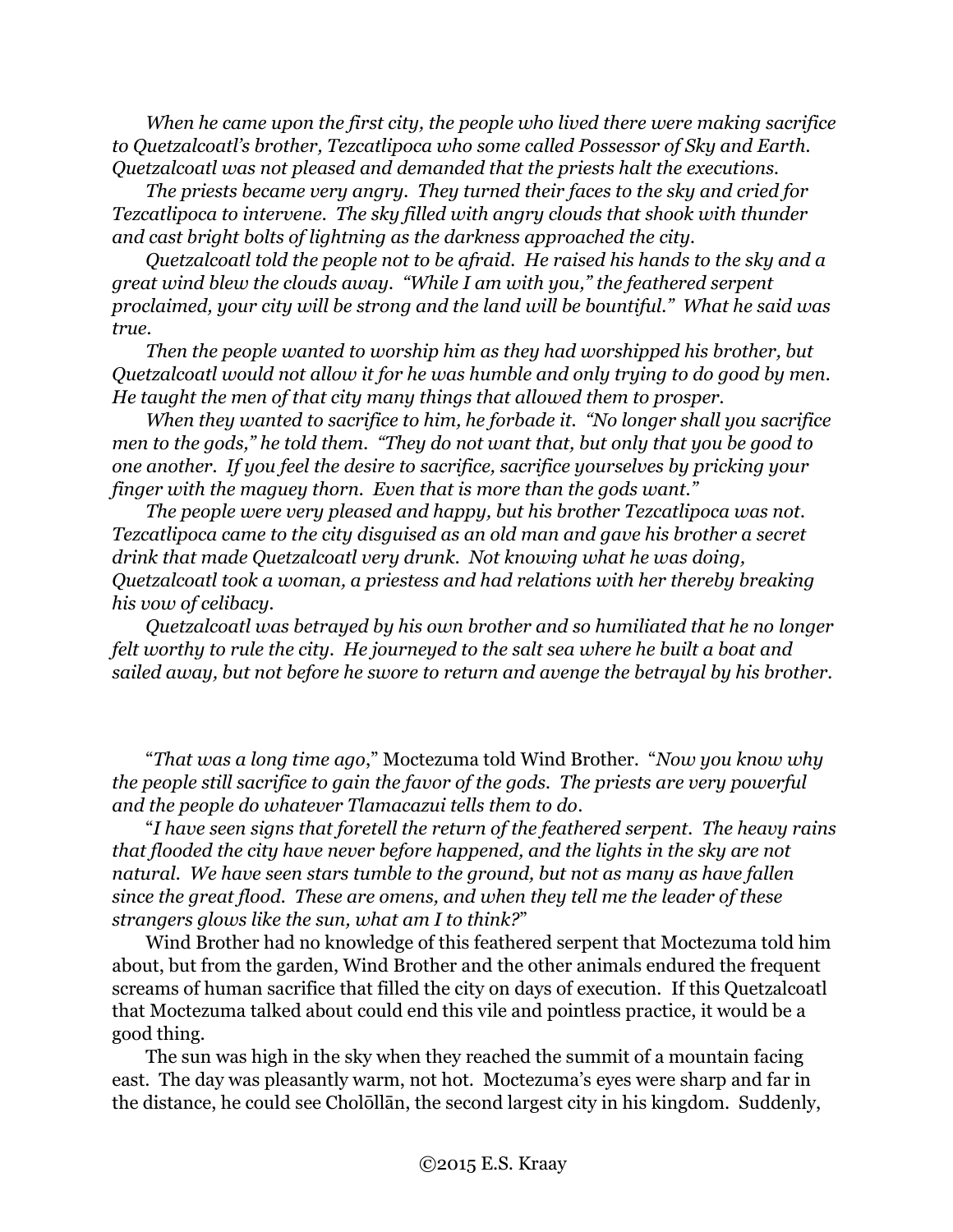Moctezuma told Wind Brother to stop. He climbed from the buffalo's back and dropped to his haunches with his hand above his eyes to shield them from the glare of the sun. A flash of light. This time, Wind Brother saw it, too. He grunted and sniffed the air.

"What can it be?" Moctezuma asked more to himself than to Wind Brother.

An eagle cried and Wind Brother turned his head to spot the grand bird soaring high above them. "*Brother Eagle*," he called out. "*Will you offer us your help? We need your eyes.*"

The bird swooped low and settled upon a pile of jagged boulders. "*If you wish it, I can help you. My eyes are yours*."

Moctezuma had become so good at listening to all created things that he heard every word that Wind Brother exchanged with Brother Eagle. He stood atop the highest boulder and stretched out his arm. "*There*," he pointed. "*Beyond the city of Quetzalcoatl, I see a light flashing far away on the distant plateau. See! There it is again. I would like to know what makes this light. I think it is moving, but I cannot be certain.*"

Brother Eagle flapped his wings and soared into the wind. "*Wait here*," he called back, "*And I will find the source of this strange light and return to tell you what it is*."

Moctezuma and Wind Brother waited for a long while. The sun had moved behind them and was approaching the distant western mountains casting shadows before them as they stared into the eastern sky awaiting Brother Eagle's return.

"*I see him!*" Moctezuma cried out rising to his feet.

"*Your eyes are better than mine*," Wind Brother answered.

"*I have news*," Brother Eagle called swooping towards them. "*They are men, but not like you. They attract the rays of the sun, and their skin glows when it caresses them. It can be so bright that it can take away my sight unless I turn my eyes away.*

*"They travel with animals such as I have never seen. I kept my distance but asked the four-leggeds who they were. 'Horses,' the one said. 'We are horses and these men call us beasts of burden. We carry their baggage and pull their cannons.' I asked them what a cannon was and they told me a cannon is a big gun."*

Moctezuma rubbed his chin and asked, "*What is a gun*?"

"*I do not know*," Brother Eagle answered. "*I must leave, but I have a final thing to tell you. A bronze-skinned runner, a man just like you Moctezuma will arrive here in the morning. He is well in front of the glowing men. If I were you, I would wait here and see what he has to say. Goodbye, my brothers. If you should need my help again, I will always be with you.*" Brother Eagle leapt from the rock pile and flew west toward Tenochtitlan and the setting sun.

"*I believe it will be wise if we wait and talk to the runner,*" Wind Brother advised the king.

And so, throughout their sleepless night, Wind Brother and Moctezuma remained on the mountaintop looking for the runner that Brother Eagle told them was coming. Neither spoke a word. They sat and waited, watching the stars dance across the night sky.

Wind Brother gave much thought to the story Moctezuma told him about the feathered serpent. He had never seen a feathered serpent, and according to his friend,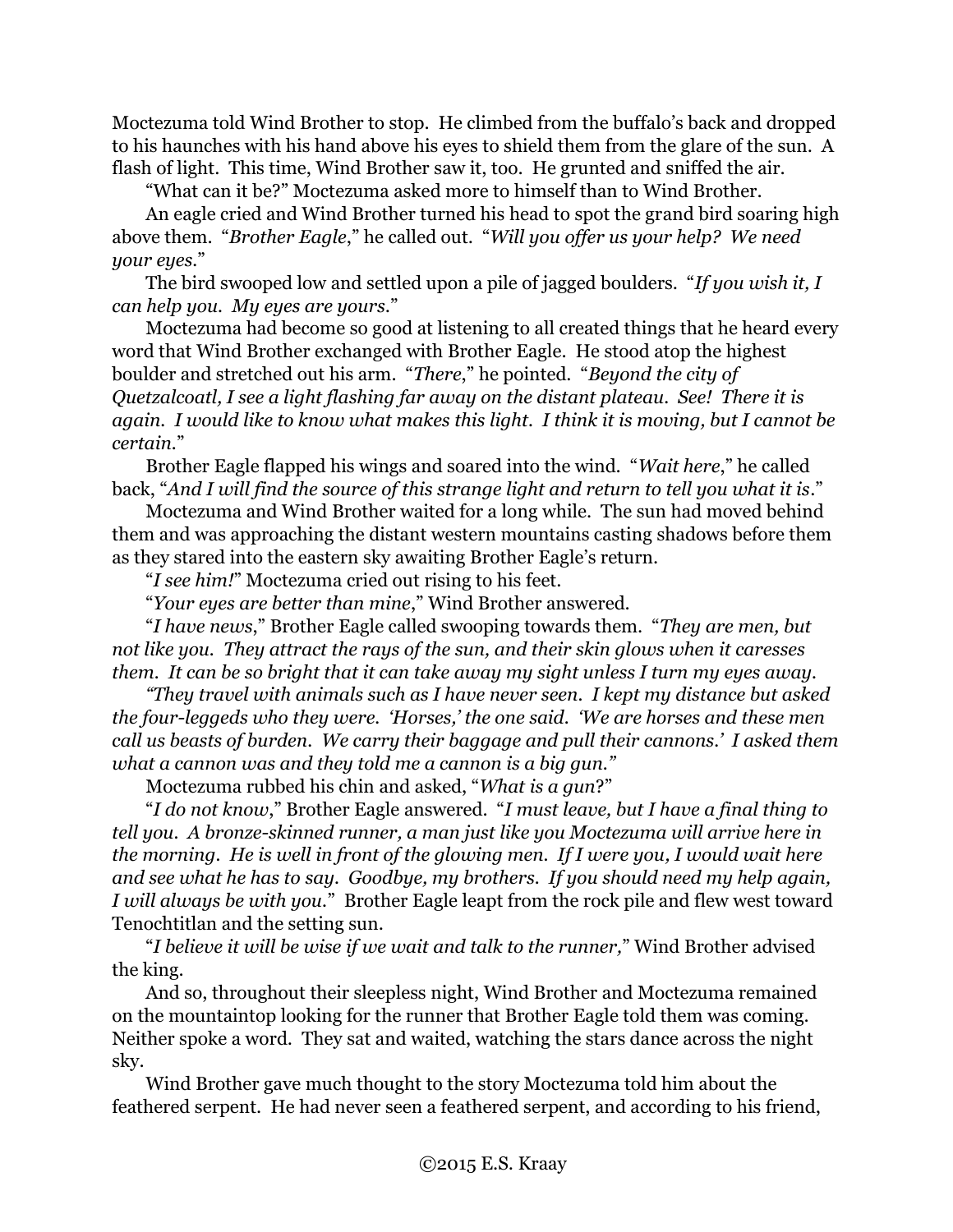this one changed into a man. He did not like the living sacrifices the people of the lake made to their gods. The Great Mystery would never ask for such a thing. As he stared into the blackness, another star fell from the sky. He hoped that the stranger who was coming was the god-man Quetzalcoatl who once banished the bloody practice.

The veil of night was just beginning to rise, and the eastern sky breathed deep lavender in the color of many of the desert flowers. They heard his heavy breathing before they spotted the man, and he had no idea that the buffalo and the king awaited him at the top of the mountain. Moctezuma did not want to startle the man and so he called softly, "Brother, do you come in peace?"

The man stopped below them and searched the ridgeline. It was easier for him to spot their silhouettes against the starry sky than it was for them to see him climbing up the hill in the dim light. "I am a runner and not a warrior," he replied. "I come in peace and bear a message from the people on the coast and from a visitor who came from the sea. The messages are meant for Moctezuma. How far to the city on the lake?"

"One day's journey for a runner."

"Are you from the city?"

"I am and perhaps my beast and I can help you."

When their silhouettes finally emerged, the man was scared and he hesitated to come forward. "What sort of beast is it? I have never seen an animal so large."

"Do not be afraid. The animal is my friend and I ride him. He is a buffalo."

"I have never been to Tenochtitlan, but those who have tell the story of a horned animal such as the one you ride." The runner decided he was too tired to fear Wind Brother, so he sat with Moctezuma as the purple sky turned pink, then orange. Moctezuma did not tell the runner who he was, and even if he did, the man probably would not have believed him.

"What message do you have for the king? My beast and I can deliver it much faster than you can. You can trust us."

The man did trust them. "Large ships carried a man out of the sea and with him many warriors. Their bodies glow in the sun and they carry sticks that roar like thunder and spit lightning and death to any who do not please them. I have seen it with my own eyes."

"Is this man the god who promised to return, for this is the year of Quetzalcoatl?"

The man shook his head uncertainly. "I cannot say for sure. While he frowns on our ways and our gods, he sends death from his lightning sticks. He says he claims the land in the name of his own king and the one god he worships."

"Who is the god he prays to? If he worships a god, he cannot be a god himself," Moctezuma concluded, "but I must be sure."

"I know nothing about his god, only that he carries him on crossed sticks. He must be powerful to give them the lightning sticks."

Moctezuma thought about this and then asked the runner what was his message.

"The people say 'Tell your king the glowing man is coming to the city on the lake to meet him. Prepare yourselves. He finds value in the golden trinkets our people wear and our leaders have told him there is much more in Tenochtitlan than anywhere else in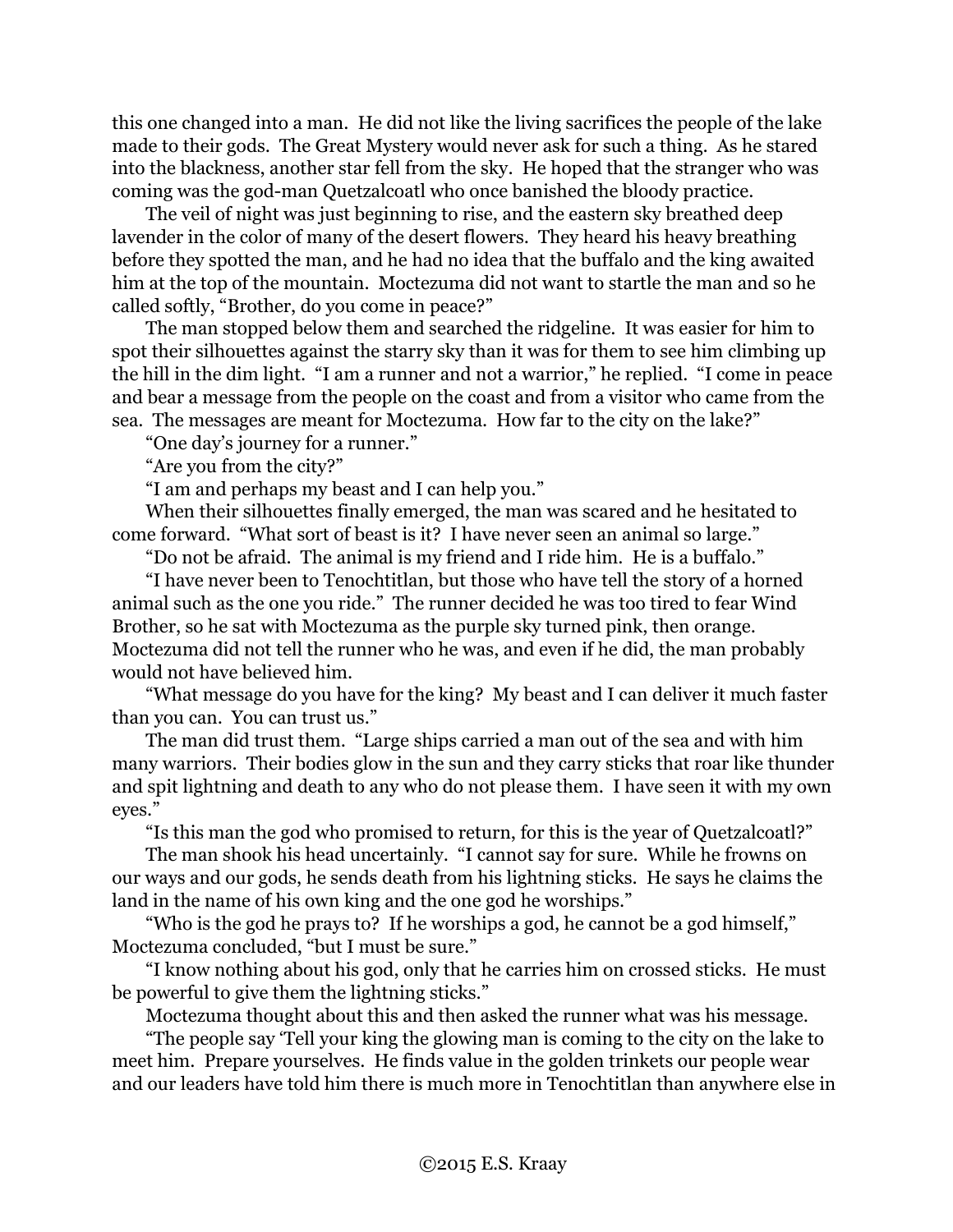the kingdom. First, he stops to see the grand temple of Quetzalcoatl in Cholōllān.' That is what the people say.

"As for the glowing man, he says, 'Tell the king I am coming.' That is all. I have no knowledge of what he intends to do, but I think bad things are about."

As the sun broke over the horizon, Moctezuma saw the first glint of the glowing man. He had not moved during the night. "Consider your mission done, my friend. You may return and tell the glowing man that you have delivered his message and that Moctezuma looks forward to greeting him in Tenochtitlan."

"I do not wish to return to him and his army. I do not like them. They do not approve of our sacrifices, yet they kill with no regard to men, women, children or beasts. They lust for what we have that they do not have. May I return to the city on the lake with you?"

"If that is your choice. My friend and I will move quickly. If you cannot keep up, follow the sun. The sun will lead you to the lake. You will be able to see it from the other side of the mountain."

With a final glance to the east, Moctezuma leapt to Wind Brother's back as he had so often done. Wind Brother ran as fast as he could, and they made the city by nightfall. The runner was well behind them.

Two days later, Brother Eagle came to the garden and perched on the low branches of the large Cypress tree that stood sentinel near the edge of the causeway where it entered the city.

"I bring sad news," he announced, and this is what he told the creatures in the garden.

*When I departed the mountaintop where we met, I heard the call of the Great Mystery. "Go to Cholōllān to bear witness," he beseeched my soul, and so I did his bidding.*

*Moctezuma has received blessings from the Great Mystery. He has a good heart and so you and I can speak to him, and he to us. The man who leads the strangers is an evil man, so evil that I cannot hear a word that his black heart speaks. There is only one among the strangers who I can hear, but he cannot hear me. The men call him Father and he does not glow like the others.*

*The temple to Quetzalcoatl in Cholōllān is the highest building that any man has made. It pleases me because in its largeness, it is dwarfed by this cypress tree and by the mountains that the Great Mystery has created for our pleasure. I took my place on the altar at the top of the temple even though I could still smell the fresh blood of the men who died there at the hands of their priests. I did as the Mystery bid me, I waited, I watched and I listened to bear witness as I was told to do.*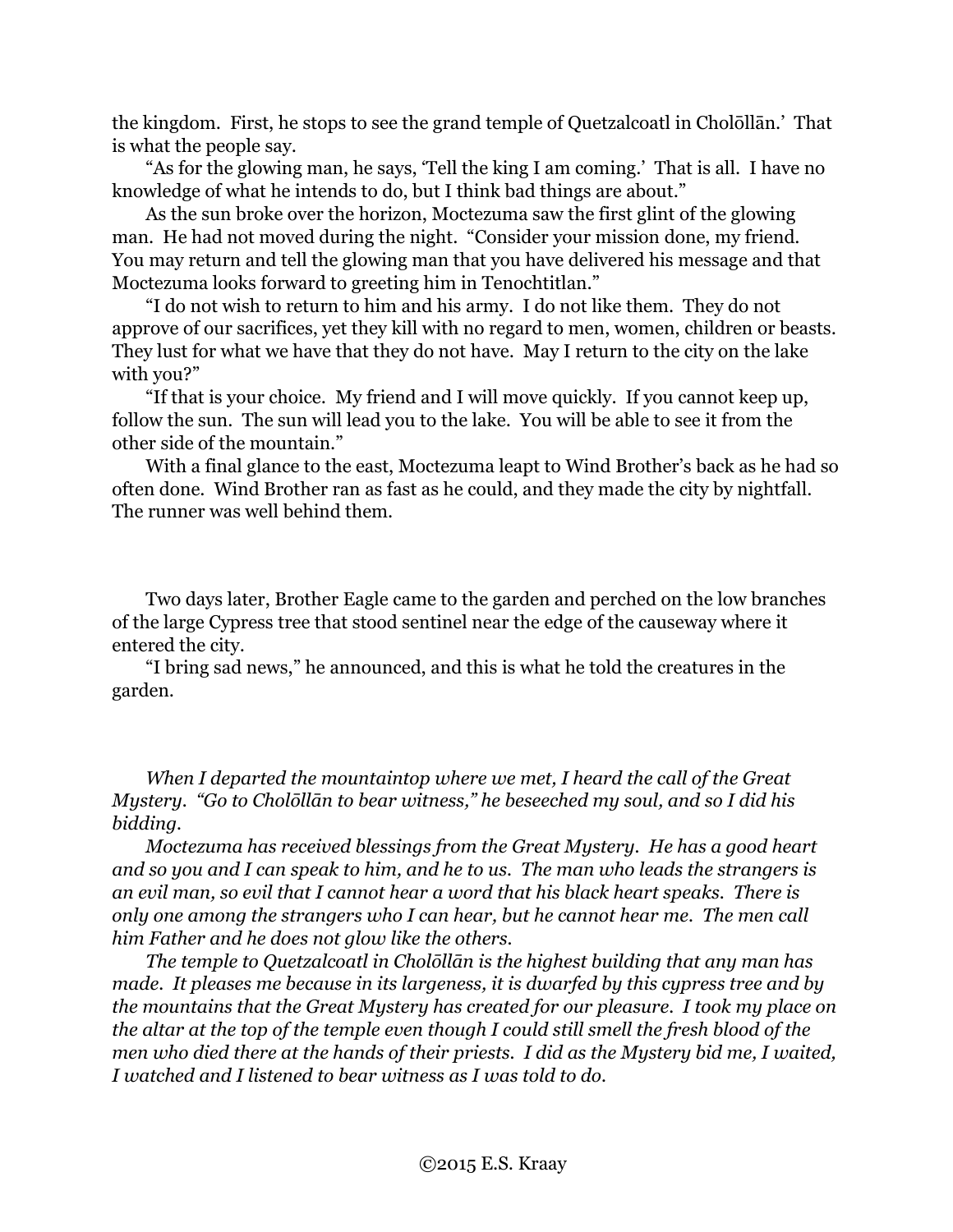*The noble men of the city, the chief priest and his priests gathered to welcome the strangers. The man Wind Brother and the king say is the glowing man rides the fourlegged beast called horse. He rides Brother Horse just as we have seen Moctezuma ride Wind Brother. The man is stern and his face is not welcoming. His name is Captain because that is what Father calls him. Father does not ride a horse but walks beside Captain.*

*The people gave Captain and his men the best houses in the city. At night, they held a big meeting, the Captain and his men. Although I could not hear the Captain's words or thoughts, Father said many times, "We have done enough damage to the people who dwell in this land. You cannot do any more. This is not 'New Spain' as you call it. This land belongs to these people."*

*Captain responded with a wave of his have and gruff words.*

*Father raised straight branches that formed a cross. There was a figure of a sad, suffering man attached to it. "What you call chastisement is murder," Father shouted, "and what you claim for the Spanish king is theft for it is not yours to claim. Jesus knows." I have yet to learn what chastisement, murder or theft are, nor do I know who Jesus is.*

*The men laughed at Father, and he bowed his head and said no more.*

*The next morning, I returned to my perch on the high altar. The noblemen, the priests and all the people assembled in the courtyard before the temple. There were so many more people of Cholōllān than there were strangers, I wondered how Captain could get the people to do what he wished.*

*Captain raised his arm and many men turned toward the noblemen and pointed their lighting sticks at them. When Captain quickly lowered his arm, thunder roared as clouds rose from the sticks, and lightning flashed. Many of the noblemen fell to the ground dead, and blood flowed from their bodies. No man had touched them, but there they were, dead in a pool of their own blood.*

*The people were very frightened. I hoped they would turn on the strangers, but they cringed like terrified children.*

*Captain waved his sword from atop his horse and pointed to the small temple at the end of the courtyard. He raised and lowered his arm again, and the thunder roared louder, the cloud rose higher and the flash of lightning was blinding. Suddenly, the small temple turned into a pile of rocks and the people who were close to it were on the ground, some dead, others struggling to escape whatever death Captain had directed at them. Many lost arms and legs. All screamed.*

*A woman stepped forward from Captain's group. Her name was Malinche and she spoke the language of the people. Another man with the same dress as Father was with her, and together they explained to the people what Captain wanted. They told the people that Captain needed six thousand strong men to carry his baggage.*

*When the people protested, the big lightning stick roared again, and a second building fell to the ground as a pile of pebbles mixed with the blood of the people who were near it.*

*"You need wear nothing but a loincloth and carry a small bag of food. If you will be among them, come forward," Malinche said. As men stepped forward, rightly*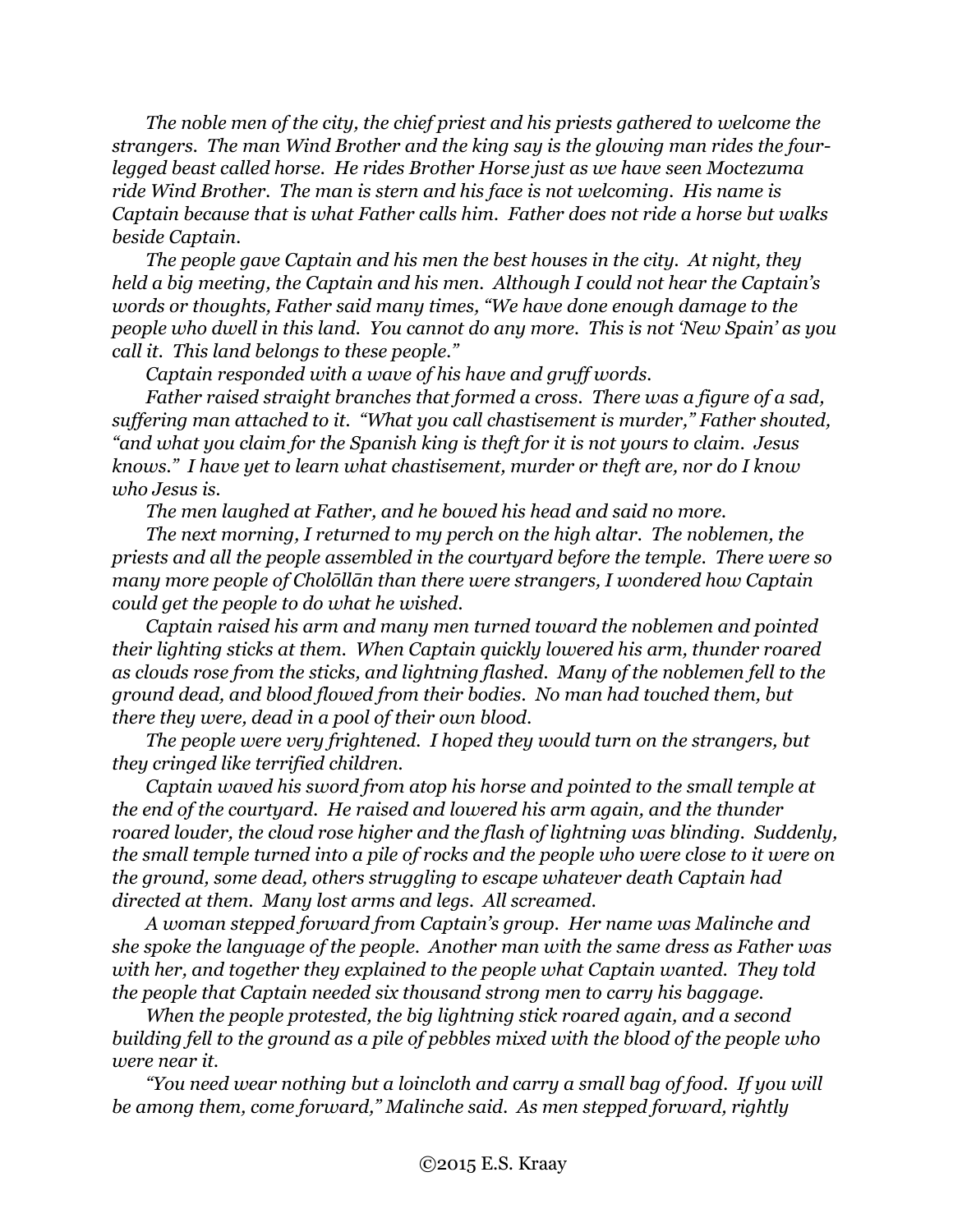*fearing worse if they did not, the strangers moved them into large houses, so many in each house that no house could hold another man.*

*When the strangers had the number Captain wanted, they locked the doors and the strangers turned on the people outside, killing them with swords and spears. They wanted to kill them all so that none could escape and tell other people in the kingdom what happened to them.*

*I watched nervously as the people who sacrificed other people had now become victims of the sword. Time would pass and the thunder would roar again and another building would fall. The slaughter continued for three days. The priests and noblemen were forced to watch, chained to stakes in the ground before the temple. Somehow, the king of the city and many warriors who were sworn to guard him escaped and fled into the temple and climbed to the top. No one noticed me. Their eyes were focused on the ones they left behind chained to the stakes.*

*When Captain saw what had happened, he angrily gave new orders and his men brought sticks and wood. They put fire to the prisoners still attached to the stakes while the king looked on from the top of the temple.*

*As the acrid smoke of burned flesh wafted upwards, Captain shook his fist at the king. He screamed more orders, and his men brought more wood. Running through the lower rooms, they set fire to the temple. As the flames rose higher, I knew I must leave.*

*I circled the city many times, and as I did, I heard the sorrowful voices of the priests as they sang to the Great Mystery,*

> *O wicked men, how have we injured you, That you should thus torment us. Away, away to Mexico, where our chief Lord Moctezuma will revenge our quarrel.*

*When there were no more voices but those of the bloodthirsty strangers, when the screams and chanting faded into the air with the smoking remains of the temple and the people who once worshipped there, I looked a final time on the devastated city. None of the people survived. I had born witness as Quetzalcoatl bid me do.*

Days passed while Wind Brother and his companions waited for Moctezuma to visit them so that they could tell him all they had learned from Brother Eagle, but the king was too busy making preparations for the impending visit of the glowing man. If no one escaped the slaughter, then no one at the city on the lake could know what happened. The animals were restless. Wind Brother told himself to be calm so that the others might draw strength from him. They waited ….

Flower man was old now, but he still brought flowers to the city. Whenever he did, he would stroll the promenade that surrounded the garden hoping to catch a glimpse of Wind Brother. He could not hear Wind Brother, but Wind Brother could hear the flower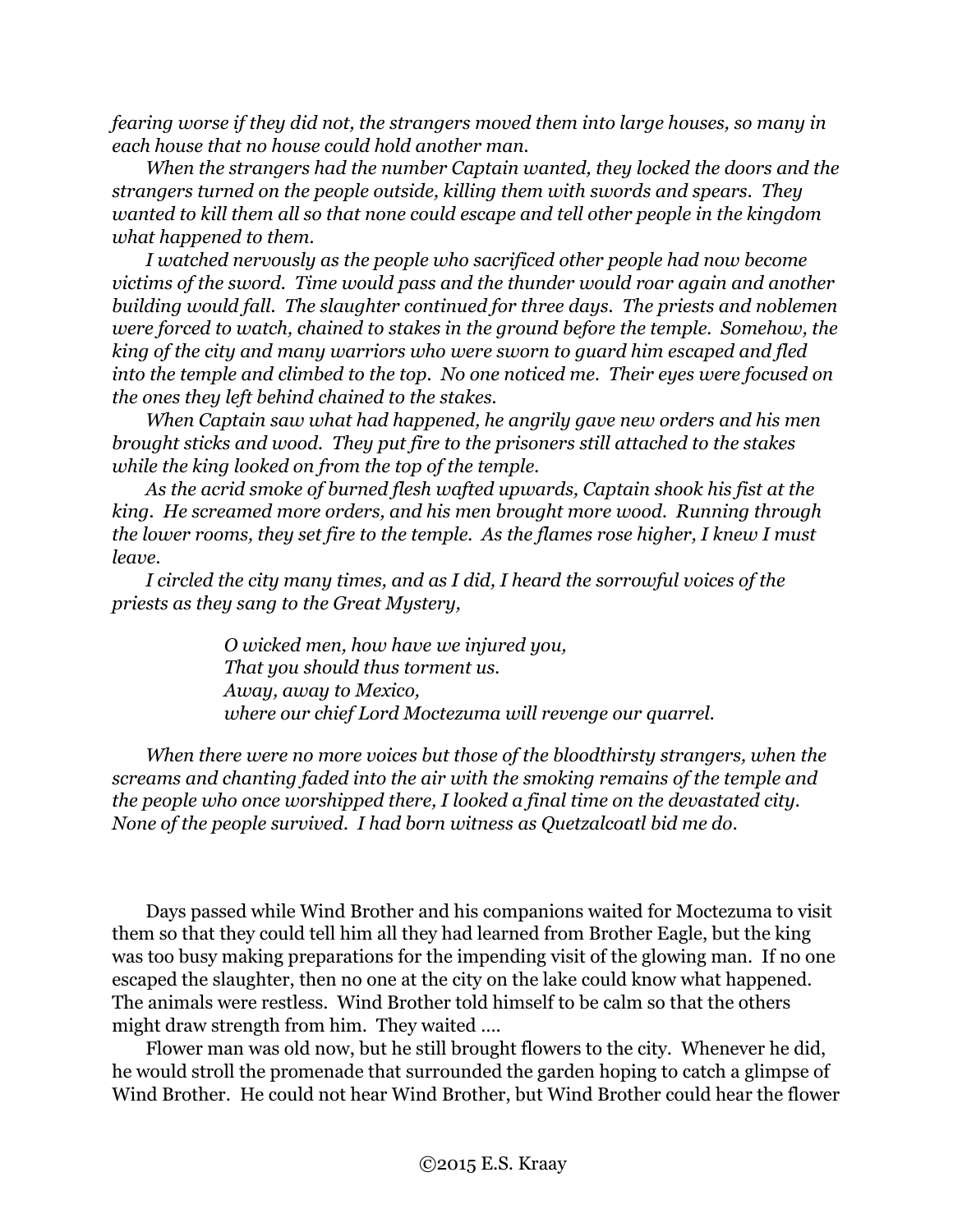man. He knew his thoughts and his moods. Flower man did not regret his years. He was sad when his mate died. They had no children. He regretted that. He was pleased on those occasions when the king invited him to the palace to dine with the royal family. Moctezuma never forgot a friend, and that is why he and Wind Brother were so close.

Early in the morning, Brother Eagle swooped low to tell Wind Brother that the man who glowed would arrive soon. That is what brought flower man to the city. Moctezuma had ordered that the entire causeway from the shore to the edge of the city be covered with flower petals. Hundreds of men brought flowers and spread them in different colors according to the directions of the priests.

After he delivered his petals, flower man went to the garden. He was worried because the birds did not sing, and it was such a beautiful morning for singing. The creatures that lived in the garden were tense, not at ease as they normally were. It was the same way with the city. Despite the beautiful display the people had devised for the visitors from the east, they were unusually quiet. Something was indeed floating on the wind, and it did not bring good tidings.

Flower man waited on the promenade beneath the shade of a large cypress tree that was very tall with a gnarled thick trunk as wide as three men standing shoulder to shoulder. He fell asleep but woke to the noise of the murmuring crowd that suddenly became very lively.

"*What is it?*" Wind Brother called to the tree. "*Can you see?*"

"*Can I see?*" A gentle breeze from the lake rustled the soft leaves as the cypress laughed. "*Look at me, Wind Brother. I reach so high into the sky that I can see over the mountains. Can I see? Of course I can see!*"

"*Why do the people begin to murmur?*"

"*A large parade of men has reached the end of the causeway at the edge of the lake. I have been watching them for a long while. I've not seen men like this before. They blaze like sunlight."*

Wind Brother was confused. He expected the one, glowing man, not several.

"*I know you have a place near the low bushes where you stand and watch the causeway,"* the Cypress tree suggested*. "I have seen you do it. Go there now. You will see them in time. The king sends his ambassadors.*"

Wind Brother lumbered to the spot that gave him the best view of the causeway. Drummers accompanied the ambassadors who were led by Tlamacazui, the giver of things. The pounding rhythm was loud and frightening in its furious pace. He could barely hear the flute players who walked with the drummers. Dancers costumed like jaguars followed the priests and leapt and tumbled, and as they did the flower petals rose in a colorful commotion. When the entourage had passed and Wind Brother could no longer see it, the flower man joined the other laborers to lay a fresh path of petals. The six large cats in the garden paced nervously and uttered guttural sounds, "*Beware!*"

Suddenly a loud noise that tasted like metal pierced the air like a scream and startled Wind Brother. The drummers and flute players silenced their instruments and the people who crowded the causeway grew more restless. "*What can it be?*" Wind Brother asked.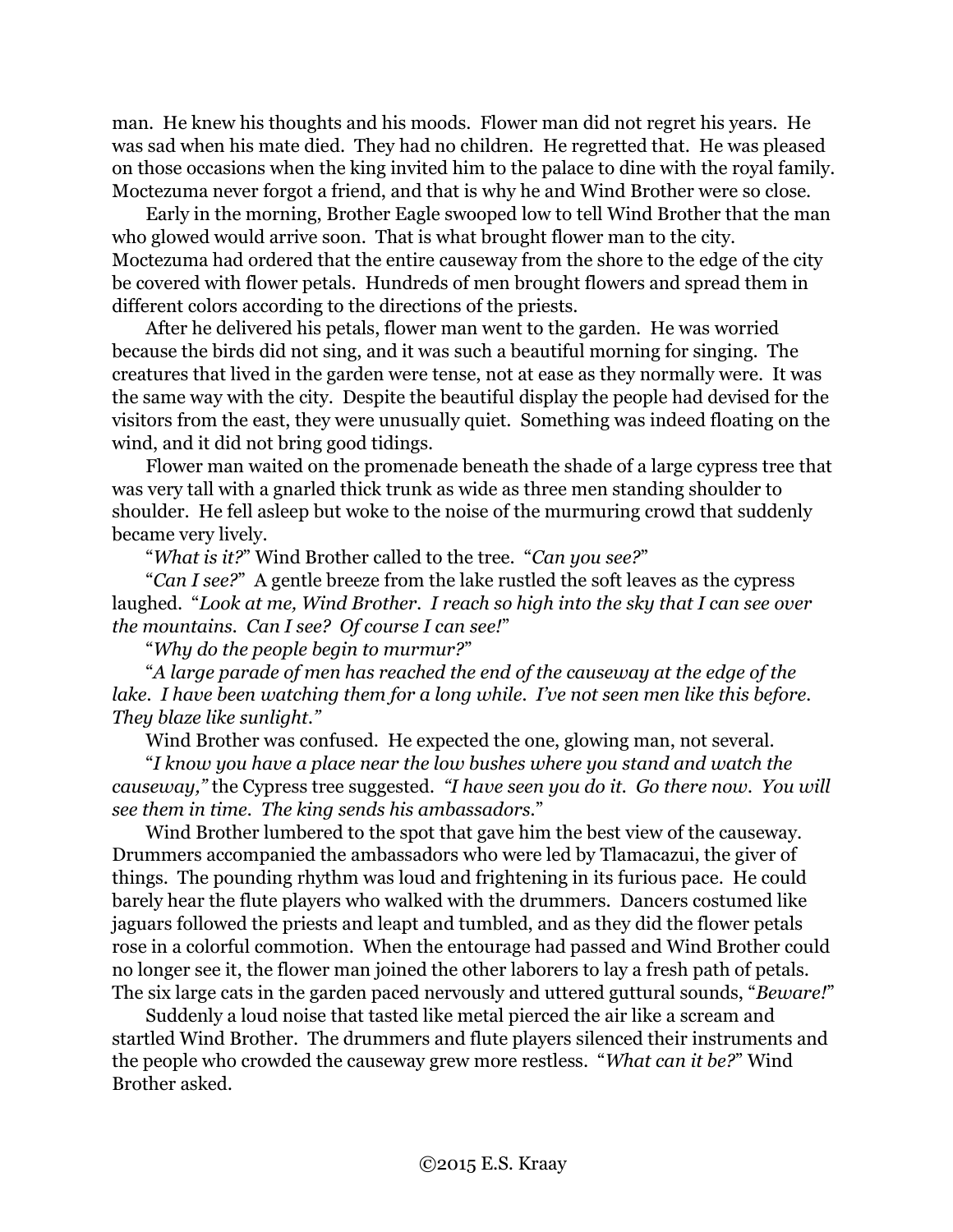"*I do not know," the Cypress tree answered. "Perhaps it is their way of speaking. Several men raised long things to their lips and the noise resounded. I have heard nothing like it.*"

"*Nor I.*"

The monkeys were most unsettled and scampered into the upper branches of the Cypress tree to seek refuge from whatever strange thing this was.

Time passed and the drums began to play again in the distance. The animals supposed as the Cypress tree told them that the giver of things and the men with him had reached the edge of the lake and were standing face to face with the visitors. The music grew louder as the group returned to the city and Wind Brother waited to glimpse the strangers who everyone said glowed.

Tlamacazui led the procession with the other priests, the musicians and dancers. The strangers followed, and leading them was the glowing man riding a horse. The sun shone brightly above them, and Wind Brother and the others could see that the man himself did not glow, rather what he wore, whatever it was that covered his body glowed. His clothing reflected the sunlight much like the jewels and trinkets that the people wore. No, this man did not glow.

"*Brother Horse*," Wind Brother called out. When the beast upon which the leader – who he supposed was Captain – sat and turned his head toward the garden, the creatures knew that this four-legged that they had never seen before was the horse that Brother Eagle told them about.

"*Who are you?*" the horse asked.

"*I am Wind Brother and these are my friends. We are prisoners in the king's garden, though he treats us well.*"

The horse neighed a brief, shrill cry of laughter. "*We are prisoners, too, but the men do not treat us so well.*" Before he could say more, the glowing man who did not glow yanked hard on the rope tied to the horse's mouth and jerked his head to the front.

Men on horses carried flags that fluttered in the breeze from the lake. They rode directly behind Captain. A man in a brown robe with no hair on the top of his head walked beside the leader carrying sticks upon which the lifeless form of another man was attached. It was an image and not a real man, probably the one Brother Eagle said Father called Jesus. Many men on horses followed, fifteen horses in all. They were privileged because behind them, marched many more men. Most carried the lightning sticks about which Brother Eagle told them. Near the end of the procession, Indians not of the city pulled the heavy lightning sticks, more than ten, and four Indians worked hard to pull each one. The six thousand Indians from Cholōllān were with them, and they carried the baggage. They sweated heavily. Many wore scars on their backs, some still bleeding. They were not happy men. By the time the final man trudged by, the sun had moved a great distance, such was their number.

The denizens of the garden were quiet, even the monkeys who normally had much to say in their chattering voices, even the monkeys were quiet. When the sound of the parade faded, Wind Brother said to the Cypress tree and the other animals in the garden, "*They are no gods. This man who rides the horse is not the one the people have awaited.*"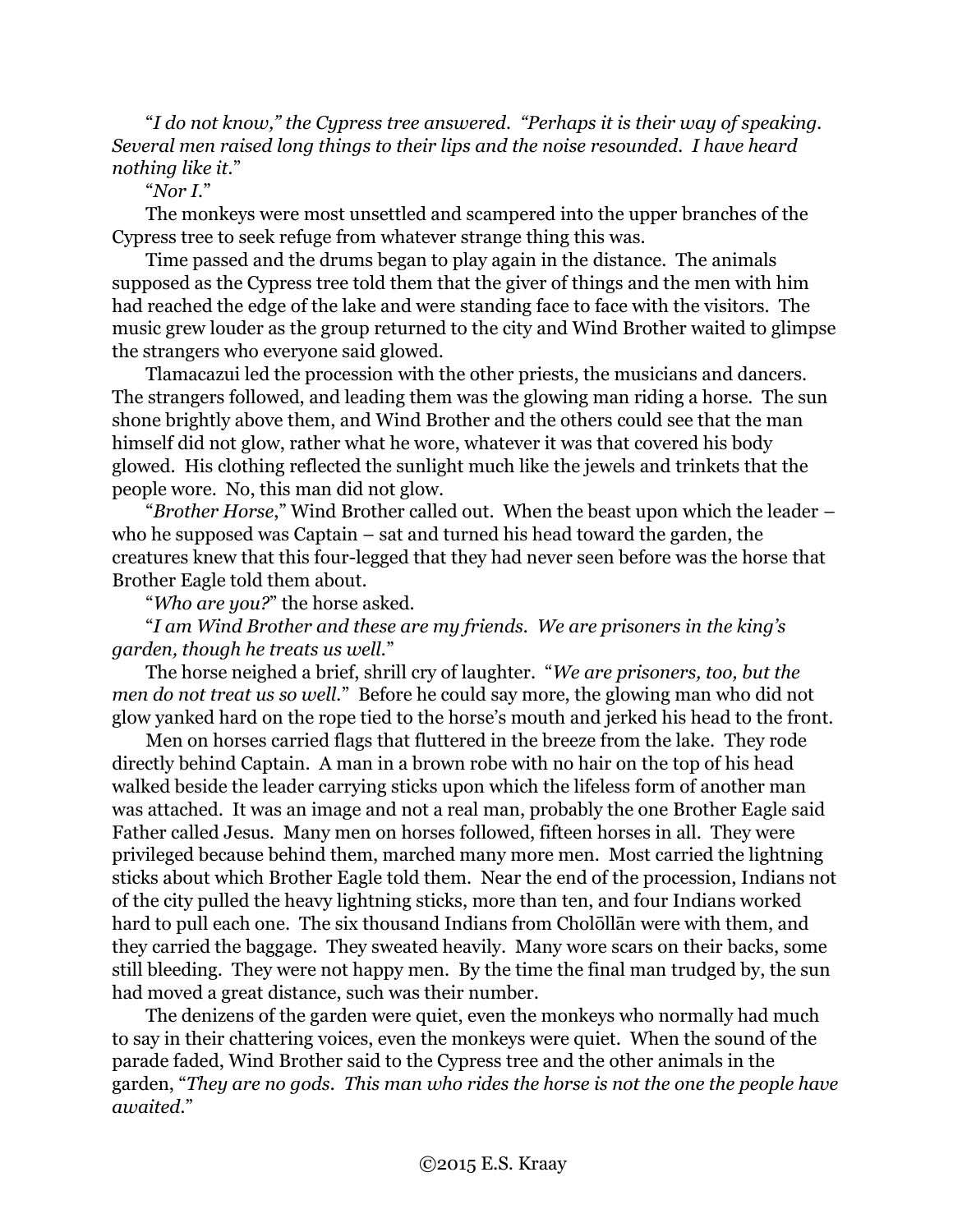"*If he were a god*," the Cypress tree explained, "*He could speak to us and we to him. He would not even acknowledge my presence when I tried. He is just a man as are they all, most with hair on their faces as if they want to look like Brother Monkey.*"

For several days, the city on the lake was very quiet. The animals continued to wait for Moctezuma.

One morning, runners were dispatched from the palace to every corner of the city. In time, people filled the streets, moving in the direction of the plaza carrying with them baskets filled with the glittering objects Wind Brother so often saw them wear around their arms, their necks, their heads, even their ankles. On this day, no one wore their finery, but carried it in baskets. Late in the day, the people returned to their homes with nothing but empty hands. Wind Brother wondered why.

He also wondered where his friend Moctezuma could be. The others asked him, "Where is Moctezuma," but he had no way of knowing. Brother Eagle used his sharp eyes from high above the city and watched everything closely, but he could not answer the unspoken question, "Where is the king?" Since Captain had entered the city, Wind Brother had not seen the king or any of his family. He was bothered by their absence, but he stayed calm to comfort his friends.

Two mornings later as *Wojupiwi Wi*, the planting moon was rising in the sky, Captain and half of the men who walked behind him marched out of the city in the early morning light. "*Where are you going?*" Wind Brother asked the horse, but this time, the horse did not turn his head to answer. Wind Brother hoped that all the strangers would depart so that everything would return to the peaceful days they enjoyed with Moctezuma and his people before the intruders came to the city on the lake. It was not to be, and the strangers Captain left behind still walked among the people in the streets.

With the glowing man who did not glow and many of his men gone, the people were relieved, and later that day, Moctezuma came to the garden. He was not alone; many strangers were with him.

Even though the king told them it was safe, the strangers were afraid. The big cats could smell their fear, and the jaguars purred threats, which they could no longer contain deep in their throats. The strange men observed from the safety of the promenade as Moctezuma entered the garden. The king walked directly to Wind Brother, and he lifted his arm to the buffalo's back and placed his head on the side of Wind Brother's head and breathed deeply. "*I have missed you and longed to speak with you*," he whispered to Wind Brother even though he could have screamed as loud as he could and the strangers would not have noticed.

"*And we have missed your presence among us, too, great king*," Wind Brother replied.

"*I truly hope that I am a better friend than I am a king*." Moctezuma sat upon a large boulder near the edge of the pool in the center of the garden. He was gloomy. The creatures gathered around him. The strangers on the promenade were amazed that Moctezuma feared none of the creatures in the garden. "*I have failed the people and*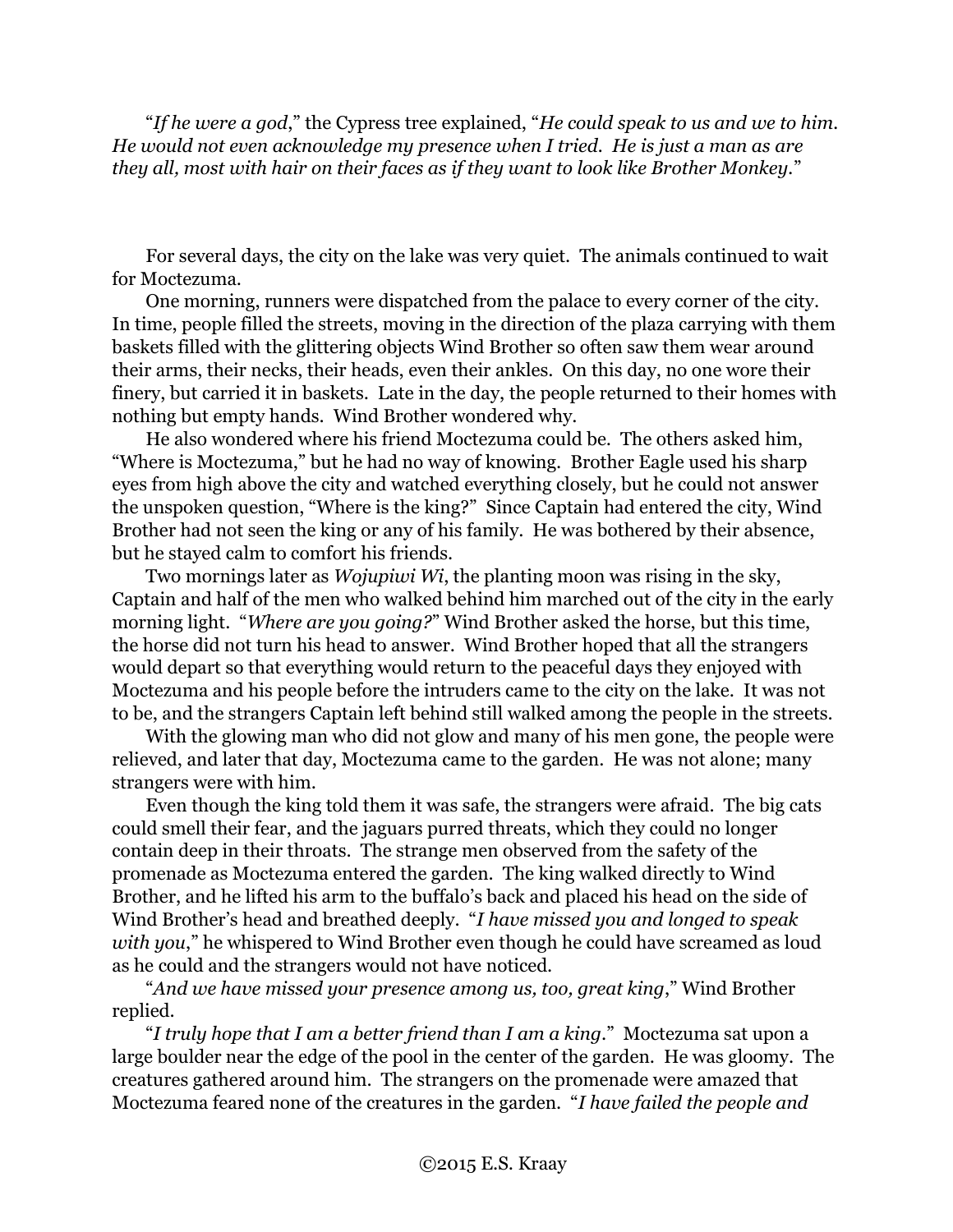*now find myself a prisoner in my own palace. They call their leader Captain Cortés. I do not like him.* "

The wind blew stronger and the Cypress tree said to Wind Brother, "*Tell him*." The others waited, even Brother Eagle who perched in the lower branches.

With a heavy sigh, Wind Brother told Moctezuma all they had learned of what had happened at Cholōllān. When he finished, the king's heart was saddened and he said, "*Like Quetzalcoatl, Cortés frowns on our ancient practice of sacrifice, yet he kills our people in a way far more savage than how our priests end the lives of the chosen on the temple altar. He is not the god we first thought him to be.*" He leaned forward, buried his head in his hands and wept.

Not knowing why he cried, the men on the promenade laughed and one called out, "It is time to leave. We have given you more than the time you pleaded for. Leave these animals to their shit. Come now."

Moctezuma rose to his feet like an old man. He was ashamed to look into the eyes of his friends. "*I am sorry you are here to witness these days of evil," he said. "I am most sorry for you, Wind Brother, for it is you and I who established this garden many years ago only to see it and this city on the verge of destruction. No longer should you, Wind Brother or any of you consider yourself a prisoner. I am sorry that you, Brother Cypress have no way to flee. As for the rest of you, if you have the chance to leave this place, I beg you to go.*" He lowered his head and left with the strangers.

From his years in the garden, Wind Brother knew this was the time when the people celebrated the festival of *Toxcatl* in honor of *Tezcatlipoca*, the brother of *Quetzalcoatl* who caused him the trouble that forced the man-god to leave the land. With Cortés and half of his men away from the city, the people seemed more themselves even though they remained suspicious of the ones left behind. Brother Eagle came to the garden and said, "*The people are gathering in the patio of the gods for the festival. Can you hear? They raise their voices joyfully. It is the first happiness since the strangers arrived. I will go to watch!*" Brother Eagle flew off.

The jubilant cries and prayers of the people were loud and could be heard from the farthest corners of the city. The drums beat and the flutes whistled while the people sang and danced. The inhabitants of the garden took great pleasure in the uplifting sounds that had not been heard for many days and nights. All was well, at least for a short while, but soon the sounds of celebration were corrupted by the noise of chaos and confusion. The music stopped and the laughter gave way to terrified screams of confused people.

Wind Brother and the others awaited word from Brother Eagle. What had happened?

"*People are running through the streets,*" the Cypress tree reported. "*Fear masks everyone's face.*" As soon as the words were spoken, the air burst with the thunder of the lightning sticks that Brother Eagle told them he saw in Cholōllān. And then a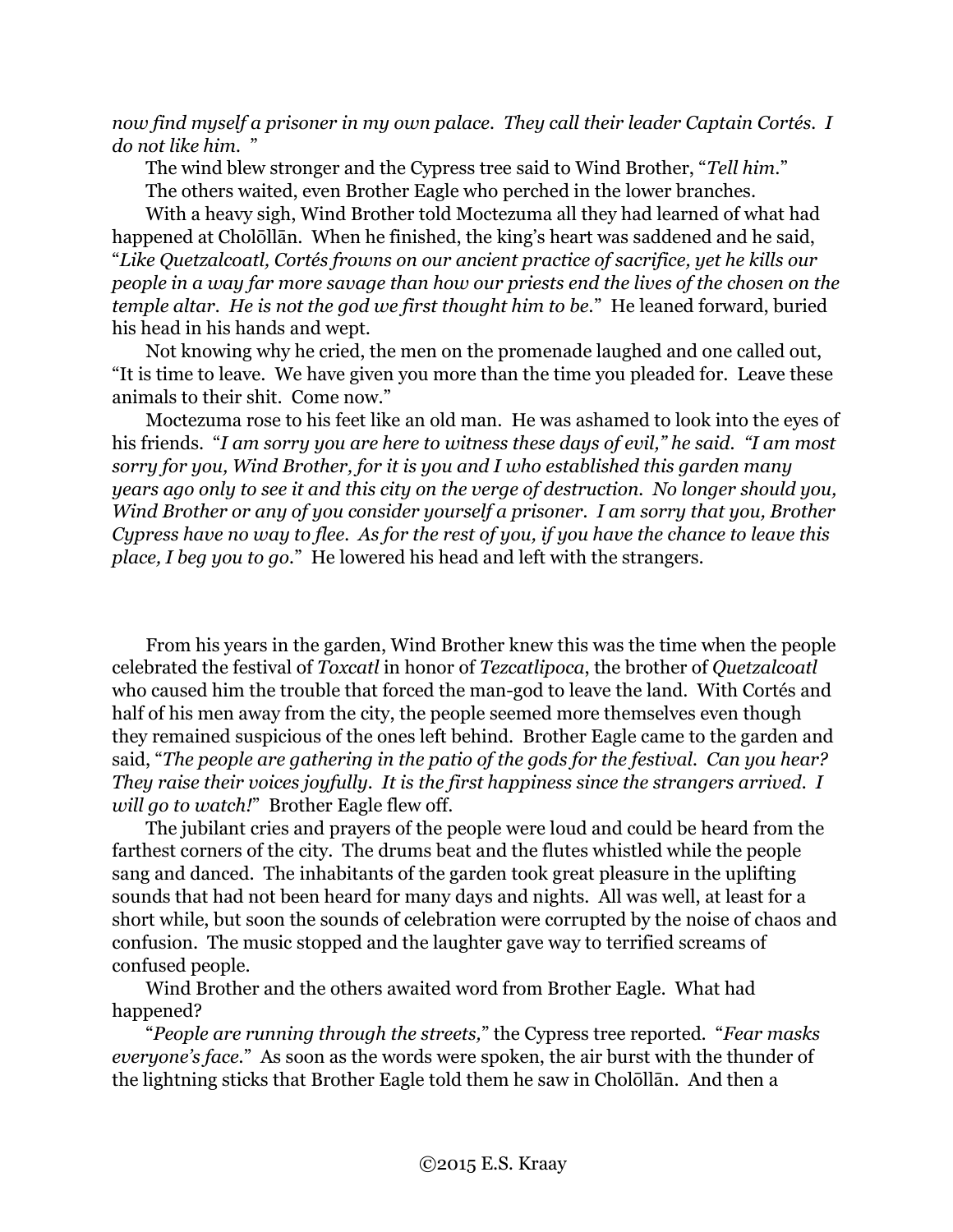frightening sound ripped the air above them and one of the Cypress tree's branches shattered into tiny pieces and fell haphazardly to the ground.

"*Ayieeee!*" Brother Cypress cried out in deep pain. "*What have they done? It is the lightning from the large lightning stick. It has no mercy.*" Another roar of thunder, and a house near to the garden crumbled into dust and collapsed to the ground.

As panic filled the streets, it rose in the garden like a deadly lump in the throat that threatened to choke every breathing beast. Wind Brother's thoughts were muddled, and before he could make sense of anything, Moctezuma raced into the garden and jumped to his back.

"*Hurry! We must flee!*" He guided Wind Brother with his knees and begged the others to follow.

"*What has happened?*" Wind Brother asked as he ran through the open gate and into the street that was filled with men, women and children racing toward the causeway.

"*After much pleading, the man who Cortés placed in charge while he was gone gave me permission to celebrate Toxcatl. Now I know it was a trap and only an excuse to kill as many of our people as these strangers could. They want our land and they want our gold. When the patio was filled with the priests and other celebrants, strangers blocked the exits with their lighting sticks while others entered the courtyard with their metal spears and swords. They butchered the people, all of them, men, women and children. To run a blade through a man's heart is one thing, but to cut off his arms and legs is quite another. We know no such butchery. We treat life with more dignity.*

"*I watched as my queen and my son were savagely cut down, drowning in their own blood. Before I could run to them, a small group of my jaguar warriors – unarmed because that was one of the conditions imposed upon us – came to my side, surrounded me and forced me through one of the gates. 'Flee,' they cried out. 'We will hold them back.'*

"*As I ran, I grieved the slaughter of my people, my wife and my children. In my anguish, I thought of you, Wind Brother and how I can save you. I cannot let these murderers destroy you and the other innocents who dwell in the garden. So run, Wind Brother, run to the causeway. You will be free when you have fled the city.*"

Wind Brother's hooves pounded the stone road, and he ran faster than he had ever run. As he took his first steps onto the causeway, another crack of lightning shot through the screams of the fleeing people. Within two heartbeats, Moctezuma fell from Wind Brother's back. Wind Brother hesitated. As he turned back, his friend lie on the ground with a contorted face. He waved Wind Brother on and drew his last breath as his lifeless body tumbled from the causeway and sank beneath the waters of the lake.

When he reached the land at the end of the causeway, true to his name and nature, Wind Brother turned his face to *Mictlampa* and charged north. Before he even knew it, *Anpetu Wi* had disappeared behind the western mountains. For all that time, he ran,